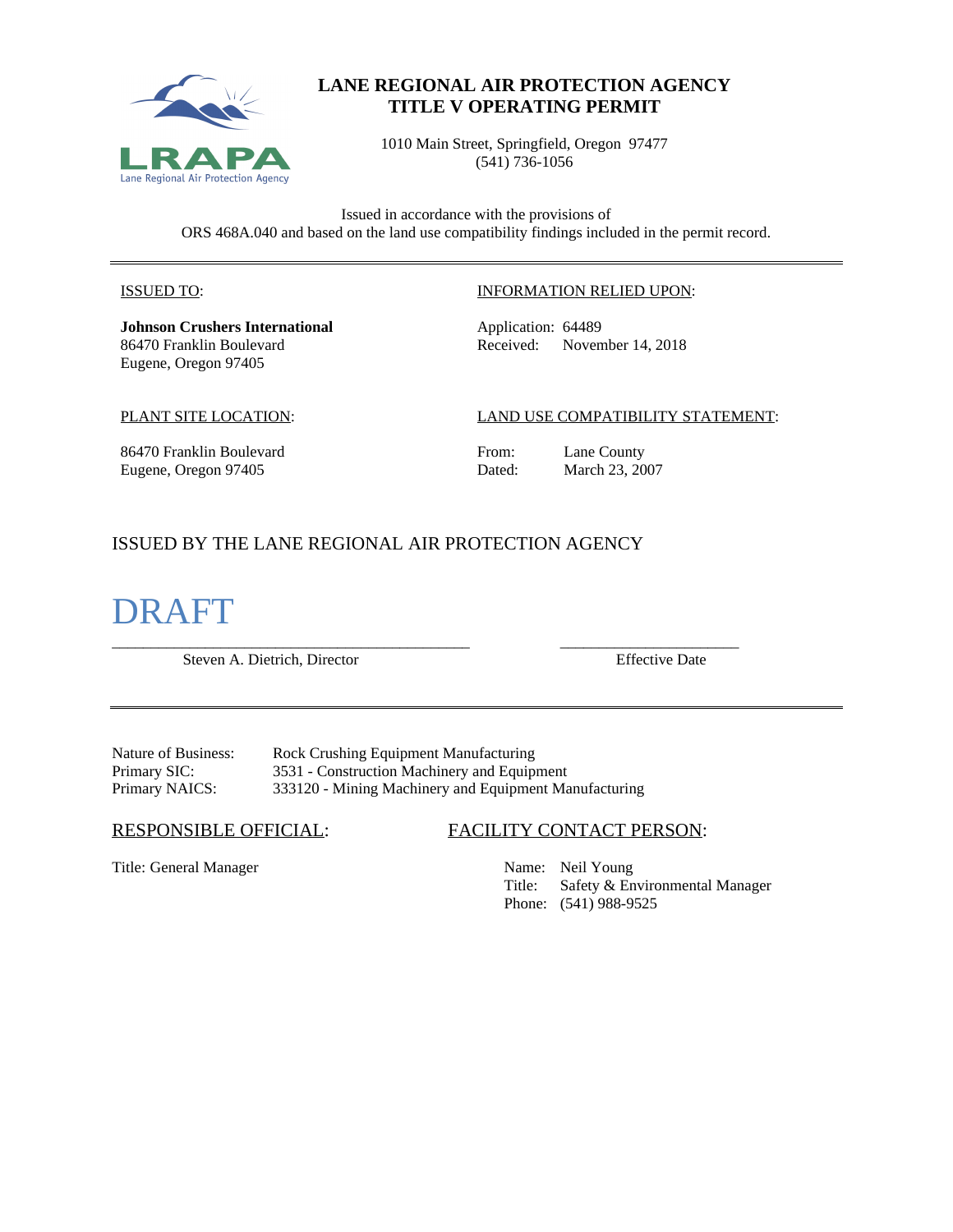# **TABLE OF CONTENTS**

| EMISSIONS UNIT (EU) AND POLLUTION CONTROL DEVICE (PCD) IDENTIFICATION 4                      |  |
|----------------------------------------------------------------------------------------------|--|
|                                                                                              |  |
|                                                                                              |  |
|                                                                                              |  |
|                                                                                              |  |
| Emission Units - MF-1, MF-2, BT-1, BT-2, and BT-3: Specific Emission Limits and Standards 18 |  |
|                                                                                              |  |
|                                                                                              |  |
|                                                                                              |  |
|                                                                                              |  |
|                                                                                              |  |
|                                                                                              |  |
|                                                                                              |  |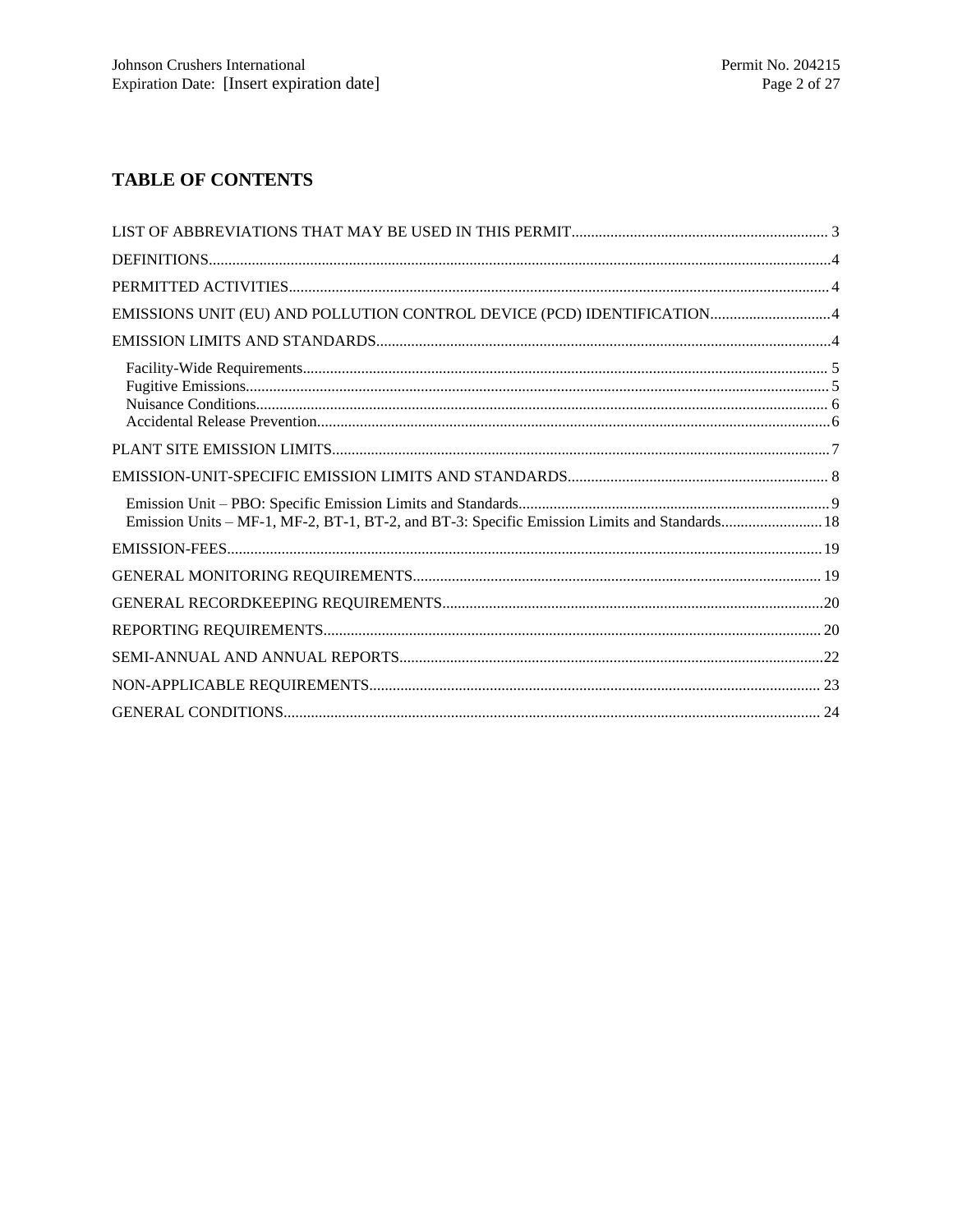## **LIST OF ABBREVIATIONS THAT MAY BE USED IN THIS PERMIT**

| <b>ACDP</b>       | Air Contaminant Discharge Permit          | <b>NSPS</b>       | New Source Performance Standards      |
|-------------------|-------------------------------------------|-------------------|---------------------------------------|
| <b>AQMA</b>       | Air Quality Management Area               | <b>NSR</b>        | New Source Review                     |
| Act               | Federal Clean Air Act                     | O <sub>2</sub>    | Oxygen                                |
| <b>ASTM</b>       | American Society of Testing and           | <b>OAR</b>        | Oregon Administrative Rules           |
|                   | Materials                                 | <b>ODEQ</b>       | Oregon Department of Environmental    |
| <b>BACT</b>       | <b>Best Available Control Technology</b>  |                   | Quality                               |
| Btu               | British thermal unit                      | <b>OPR</b>        | Operation                             |
| <b>CAM</b>        | <b>Compliance Assurance Monitoring</b>    | <b>ORS</b>        | <b>Oregon Revised Statutes</b>        |
| CAO               | Cleaner Air Oregon                        | $O\&M$            | Operation and maintenance             |
| <b>CEMS</b>       | <b>Continuous Emissions Monitoring</b>    | Pb                | Lead                                  |
|                   | System                                    | <b>PCD</b>        | <b>Pollution Control Device</b>       |
| <b>CFR</b>        | Code of Federal Regulations               | PM                | Particulate matter                    |
| CI                | Compression Ignition                      | PM <sub>2.5</sub> | Particulate matter less than 2.5      |
| <b>CMS</b>        | <b>Continuous Monitoring System</b>       |                   | microns in size                       |
| CO                | Carbon Monoxide                           | $PM_{10}$         | Particulate matter less than 10       |
| CO <sub>2</sub>   | Carbon dioxide                            |                   | microns in size                       |
| CO <sub>2</sub> e | Carbon dioxide equivalent                 | ppm               | Parts per million                     |
| <b>COMS</b>       | <b>Continuous Opacity Monitoring</b>      | <b>PSD</b>        | Prevention of Significant             |
|                   | System                                    |                   | Deterioration                         |
| <b>CPDS</b>       | Certified Product Data Sheet              | <b>PSEL</b>       | <b>Plant Site Emission Limit</b>      |
| <b>CPMS</b>       | Continuous parameter monitoring           | psia              | pounds per square inch, actual        |
|                   | system                                    | <b>PTE</b>        | Potential to Emit                     |
| <b>DEQ</b>        | Department of Environmental Quality       | <b>RICE</b>       | Reciprocating Internal Combustion     |
| dscf              | Dry standard cubic feet                   |                   | Engine                                |
| EF                | Emission factor                           | <b>SACC</b>       | Semi-Annual Compliance                |
| EPA               | <b>US Environmental Protection Agency</b> |                   | Certification                         |
| EU                | <b>Emissions Unit</b>                     | <b>SCEMP</b>      | <b>Surrogate Compliance Emissions</b> |
| <b>FCAA</b>       | Federal Clean Air Act                     |                   | <b>Monitoring Parameter</b>           |
| ft <sup>2</sup>   | Square foot                               | SCF               | Standard cubic foot                   |
| <b>FSA</b>        | Fuel sampling and analysis                | <b>SER</b>        | Significant emission rate             |
| <b>GHG</b>        | Greenhouse Gas                            | <b>SERP</b>       | Source emissions reduction plan       |
| gr/dscf           | Grain per dry standard cubic feet (1      | SI                | <b>Spark Ignition</b>                 |
|                   | $pound = 7000 \text{ grains}$             | <b>SIC</b>        | Standard Industrial Code              |
| <b>HAP</b>        | Hazardous Air Pollutant as defined        | <b>SIP</b>        | <b>State Implementation Plan</b>      |
|                   | by LRAPA Title 12                         | SO <sub>2</sub>   | Sulfur dioxide                        |
| <b>HCFC</b>       | Halogenated Chloro-Fluoro-Carbons         | <b>ST</b>         | Source test                           |
| Hr                | Hour                                      | <b>TACT</b>       | Typically Achievable Control          |
| ID                | Identification number or label            |                   | Technology                            |
| I&M               | Inspection and maintenance                | <b>TBACT</b>      | Toxics Best Available Control         |
| Lb                | Pound                                     |                   | Technology                            |
| <b>LRAPA</b>      | Lane Regional Air Protection Agency       | <b>TPY</b>        | Tons per year                         |
| <b>MACT</b>       | Maximum Achievable Control                | <b>VE</b>         | Visible emissions                     |
|                   | Technology                                | <b>VMT</b>        | Vehicle miles traveled                |
| <b>MM</b>         | Million                                   | <b>VOC</b>        | Volatile organic compounds            |
| <b>MMBtu</b>      | Million British thermal units             | <b>VHAP</b>       | Volatile hazardous air pollutant      |
| <b>NA</b>         | Not applicable                            | Year              | A period consisting of any 12-        |
| <b>NESHAP</b>     | National Emission Standards for           |                   | consecutive calendar month            |
|                   | Hazardous Air Pollutants                  |                   |                                       |
| NO <sub>x</sub>   | Nitrogen oxides                           |                   |                                       |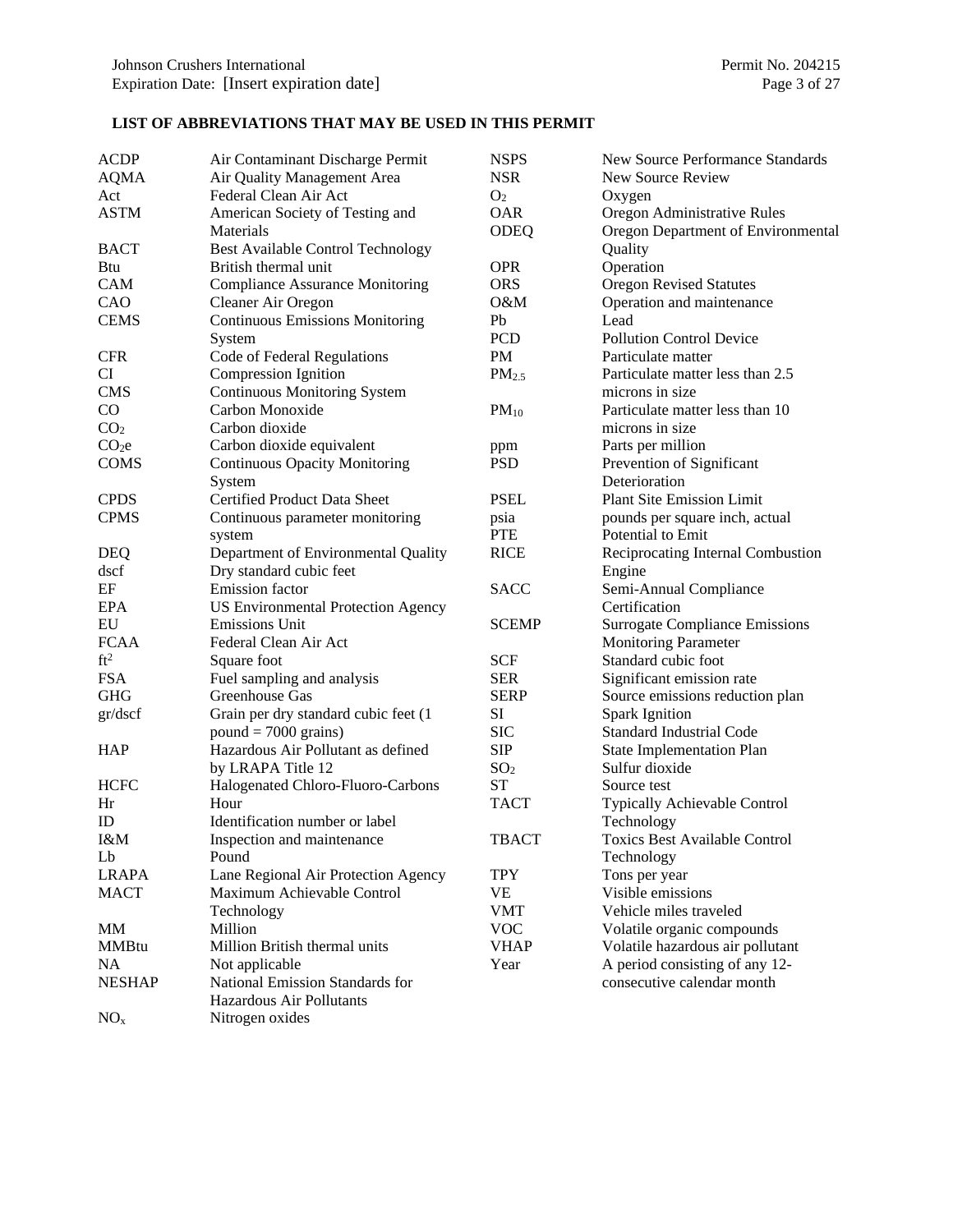#### **DEFINITIONS**

Modified EPA Method 9: As used in this permit "Modified EPA Method 9" is defined as follows: Opacity must be measured in accordance with EPA Method 9 using the data reduction procedures in EPA Method 203B. For all standards, the minimum observation period must be six (6) minutes, though longer periods may be required by a specific rule or permit condition. Aggregate times  $(e.g., three (3)$  minutes in any one  $(1)$  hour) consist of the total duration of all readings during the observation period that are equal to or greater than the opacity percentage in the standard, whether or not the readings are consecutive. Each EPA Method 9 reading represents 15 seconds of time. See also the definition of "Opacity" in LRAPA Title 12.

#### **PERMITTED ACTIVITIES**

- 1. Until such time as this permit expires or is modified or revoked, the permittee is allowed to discharge air contaminants from those processes and activities directly related to or associated with air contaminant source(s) in accordance with the requirements, limitations, and conditions of this permit. [OAR 340-218-0010 and 340-218-0120 and LRAPA 34-180]
- 2. All conditions in this permit are federally enforceable and LRAPA enforceable except as noted below: 2.a. Conditions 6, 7, G5, and G9 (LRAPA Title 43) are only enforceable by the state and/or LRAPA. [OAR 340-218-0060]

#### **EMISSIONS UNIT (EU) AND POLLUTION CONTROL DEVICE (PCD) IDENTIFICATION**

3. The emissions units regulated by this permit are the following [OAR 340-218-0040(3)]:

#### **Table 1: Emission Units Description and Pollution Control Devices**

| <b>Description</b>                                                                                                                         | EU ID      | <b>Pollution Control Device</b><br><b>Description</b> | <b>PCD ID</b> |
|--------------------------------------------------------------------------------------------------------------------------------------------|------------|-------------------------------------------------------|---------------|
| <b>Paint Booth Operations</b><br>Paint Booth 290<br>Paint Booth 390<br>Paint Booth 491                                                     | <b>PBO</b> | <b>Paint Booth Filters</b>                            | <b>PBF</b>    |
| Metal Fabrication 1 (Bays $1 \& 2$ )                                                                                                       | $MF-1$     | None                                                  | <b>NA</b>     |
| Metal Fabrication 2 (Bays $3 \& 4$ )                                                                                                       | $MF-2$     | Two (2) Baghouses – N & S                             | BH-N, BH-S    |
| Burn Table 1 - Whitney                                                                                                                     | $BT-1$     | <b>Baghouse</b>                                       | $BH-1$        |
| Burn Table 2 - Messer                                                                                                                      | $BT-2$     | <b>Baghouse</b>                                       | $BH-2$        |
| Burn Table 3 - Wet                                                                                                                         | $BT-3$     | Water                                                 | <b>NA</b>     |
| Aggregate Insignificant Activities:<br>Payed Road Dust<br>$\bullet$<br>Booths 290, 390, and 491<br>$\bullet$<br><b>Natural Gas Heaters</b> | AI         | None                                                  | <b>NA</b>     |

#### **EMISSION LIMITS AND STANDARDS**

4. The following tables contain summaries of applicable requirements other than the Plant Site Emission Limits (PSEL), along with the monitoring methods for the emissions units to which those requirements apply.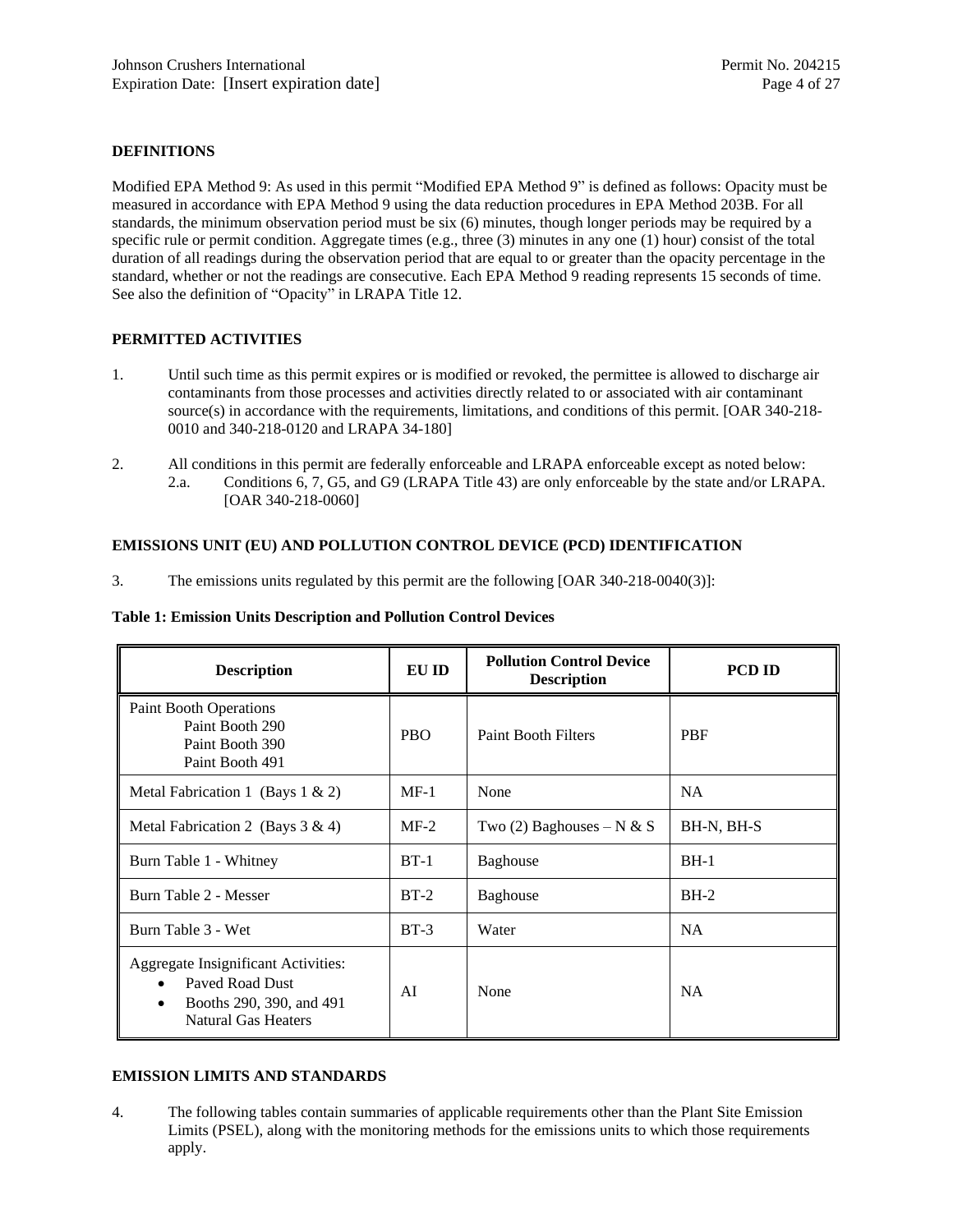#### **Facility-Wide Requirements**

| Applicable                          | Condition | Pollutant/                      |                                                             | <b>Monitoring Requirements</b> |                     |
|-------------------------------------|-----------|---------------------------------|-------------------------------------------------------------|--------------------------------|---------------------|
| Requirement<br>Number               |           | Parameter                       | Limit/Standard                                              | Method                         | Condition<br>Number |
| $LRAPA 48-015(1)$                   | 5         | Fugitive<br>Emissions           | Minimize                                                    | $1\&M$<br>Recordkeeping        | 5.a                 |
| LRAPA 49-010(1), $&$<br>$32-090(1)$ | 6         | Nuisance                        | Prohibited                                                  | Recordkeeping                  | 6.a                 |
| <b>LRAPA 32-055</b>                 | 7         | <b>PM</b> Fallout               | No Deposition of<br>$PM > 250 \mu m$ on<br>Others' Property | I&M<br>Recordkeeping           | 7.a                 |
| <b>LRAPA 32-050</b>                 | 8         | Concealment &<br><b>Masking</b> | Prohibited                                                  | $1\&M$<br>Recordkeeping        | 8.a                 |
| 40 CFR Part 68                      | 9         | <b>Risk</b><br>Management       | <b>Risk</b><br>Management<br>Plan                           | <b>NA</b>                      | 9                   |

#### **Fugitive Emissions**

- 5. Applicable Requirement: The permittee must not allow any materials to be handled, transported, or stored; or a building, its appurtenances; or a road to be used, constructed, altered, repaired or demolished; or any equipment to be operated, without taking reasonable precautions to prevent particulate matter from becoming airborne. [LRAPA 48-015(1)]
	- 5.a. Such reasonable precautions must include, but not be limited to the following:
		- 5.a.i. Use, where possible, of water or chemicals for control of dust in the demolition of existing buildings or structures, construction operations, the grading of roads or the clearing of land;
		- 5.a.ii. Application of water, or other suitable chemicals on unpaved roads, material stockpiles, and other surfaces which can create airborne dusts;
		- 5.a.iii. Full or partial enclosure of materials stockpiles in cases where application of water, or other suitable chemicals is not sufficient to prevent particulate matter from becoming airborne;
		- 5.a.iv. Installation and use of hoods, fans, and fabric filters to enclose and vent the handling of dusty materials;
		- 5.a.v. Adequate containment during sandblasting or other similar operations;
		- 5.a.vi. The covering of moving open bodied trucks transporting materials likely to become airborne; and
		- 5.a.vii. The prompt removal from paved streets of earth or other material which does or may become airborne.
	- 5.b. Monitoring Requirement: At least once each month, the permittee must visually survey the facility using EPA Method 22 for any sources of excess fugitive emissions. For the purpose of this survey, excess fugitive emissions are considered to be any visible emissions, lasting more than 5% of the survey time (or 18 seconds), that leave the plant site. The visible emissions survey may be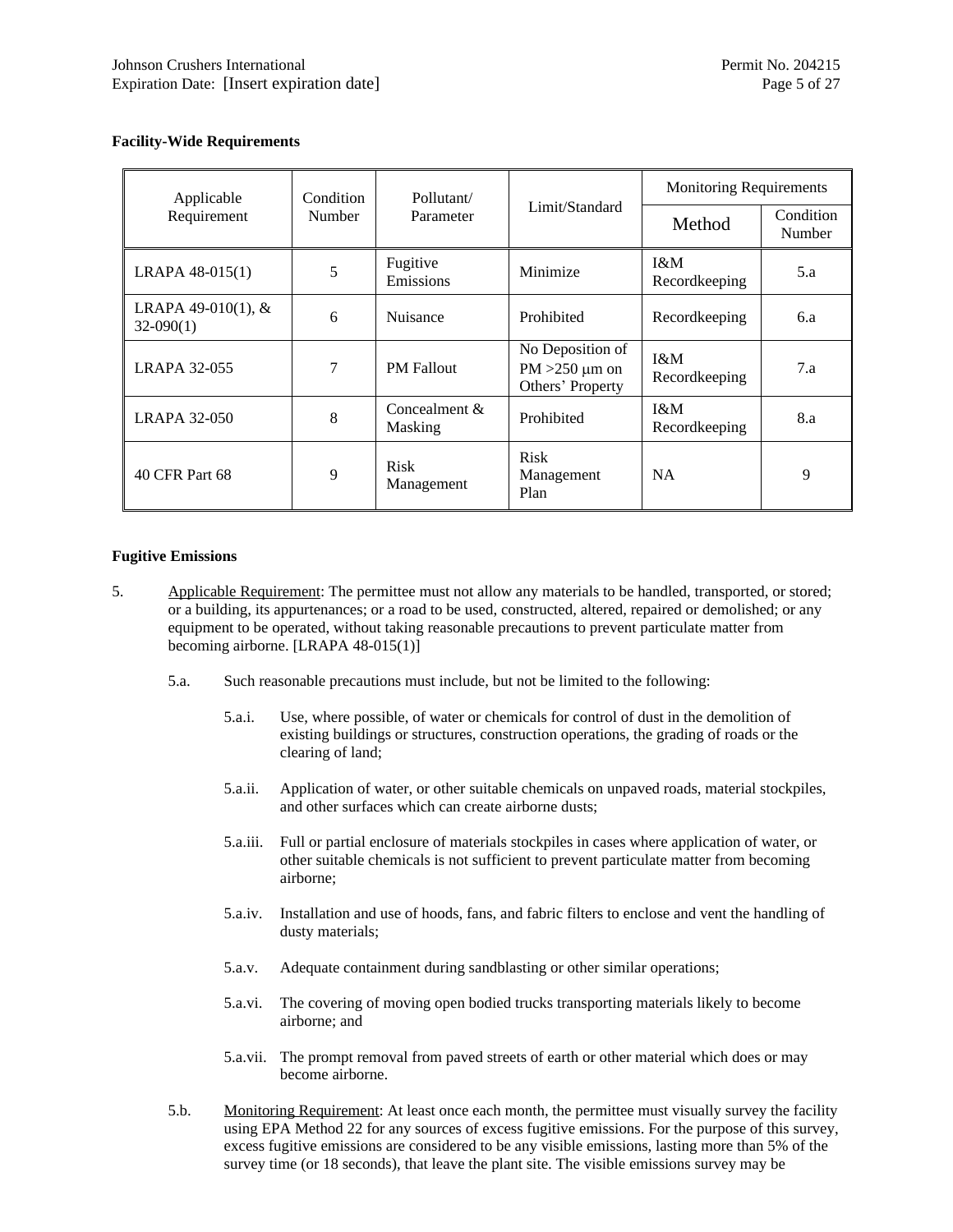conducted simultaneously on multiple emission points when they are in the same field of view for the observer. The person conducting the observation does not need to be EPA Method 9 certified. However, the individual should be familiar with the procedures of EPA Method 9, including the proper location to observe visible emissions. If sources of excess fugitive emissions are identified, the permittee must:  $[OAR 340-218-0050(3)(a)]$ 

- 5.b.i. Immediately take corrective action to minimize the fugitive emissions, including but not limited to those actions identified in Condition 5.a, or
- 5.b.ii. Conduct Modified EPA Method 9 within 24 hours.
- 5.c. Recordkeeping: The permittee must maintain a record of the facility inspections including date, time, and determinations made. The record must be maintained onsite for a period of at least five (5) years, and must be provided to LRAPA personnel on request.

#### **Nuisance Conditions**

- 6. Applicable Requirement: The permittee must not cause or allow air contaminants from any source subject to regulation by LRAPA to cause a nuisance. [LRAPA 49-010(1) and 32-090(1)] This condition is only enforceable by LRAPA.
	- 6.a. Monitoring and Recordkeeping Requirement: The permittee must maintain a record (a log) of all air contaminant complaints received by the responsible official or designated employees (written, received via telephone or facsimile, or verbally communicated). Said log must also record the permittee's actions to investigate, make a determination as to the validity of the complaint, and if valid, resolve the problem within two (2) working days of receiving the complaint or within such longer time (not to exceed five (5) working days) as is reasonably necessary. If more than five (5) days are needed to resolve the problem, the permittee must notify LRAPA immediately upon making that determination. [LRAPA 34-180 and OAR 340-218-0050(3)(a)]
- 7. Applicable Requirement: The permittee must not emit particulate matter larger than 250 microns in size at such duration or quantity as to create an observable deposition upon the real property of another person. [LRAPA 32-055] This condition is only enforceable by LRAPA.
	- 7.a. Monitoring Requirement: The permittee must monitor compliance with this applicable requirement using facility inspections required in Condition 5.b. [LRAPA 34-180 and OAR 340-  $218-0050(3)(a)$ ]
- 8. Applicable Requirement: The permittee must not willfully cause or permit the installation or use of any device or use of any means which, without resulting in a reduction in the total amount of air contaminants emitted, conceals an emission of air contaminant which would otherwise violate these rules, or masks the emissions of an air contaminant which causes or tends to cause detriment to health, safety, or welfare of any person. [LRAPA 32-050(1)&(2)]
	- 8.a. Monitoring: Monitoring of compliance with this applicable requirement must be performed using the compliance certification required Condition 38 and 38.b.iii. [LRAPA 34-180 and OAR 340-  $218-0050(3)(a)$ ]

#### **Accidental Release Prevention**

9. Applicable Requirement: Should this facility become subject to the accidental release prevention regulations in 40 CFR Part 68, the permittee must submit a risk management plan (RMP) by the date specified in 40 CFR 68.10, and comply with the plan and all other applicable Part 68 requirements. [40] CFR Part 68]

#### **PLANT SITE EMISSION LIMITS**

10. Applicable Requirement: The plant site emissions must not exceed the following limits for any 12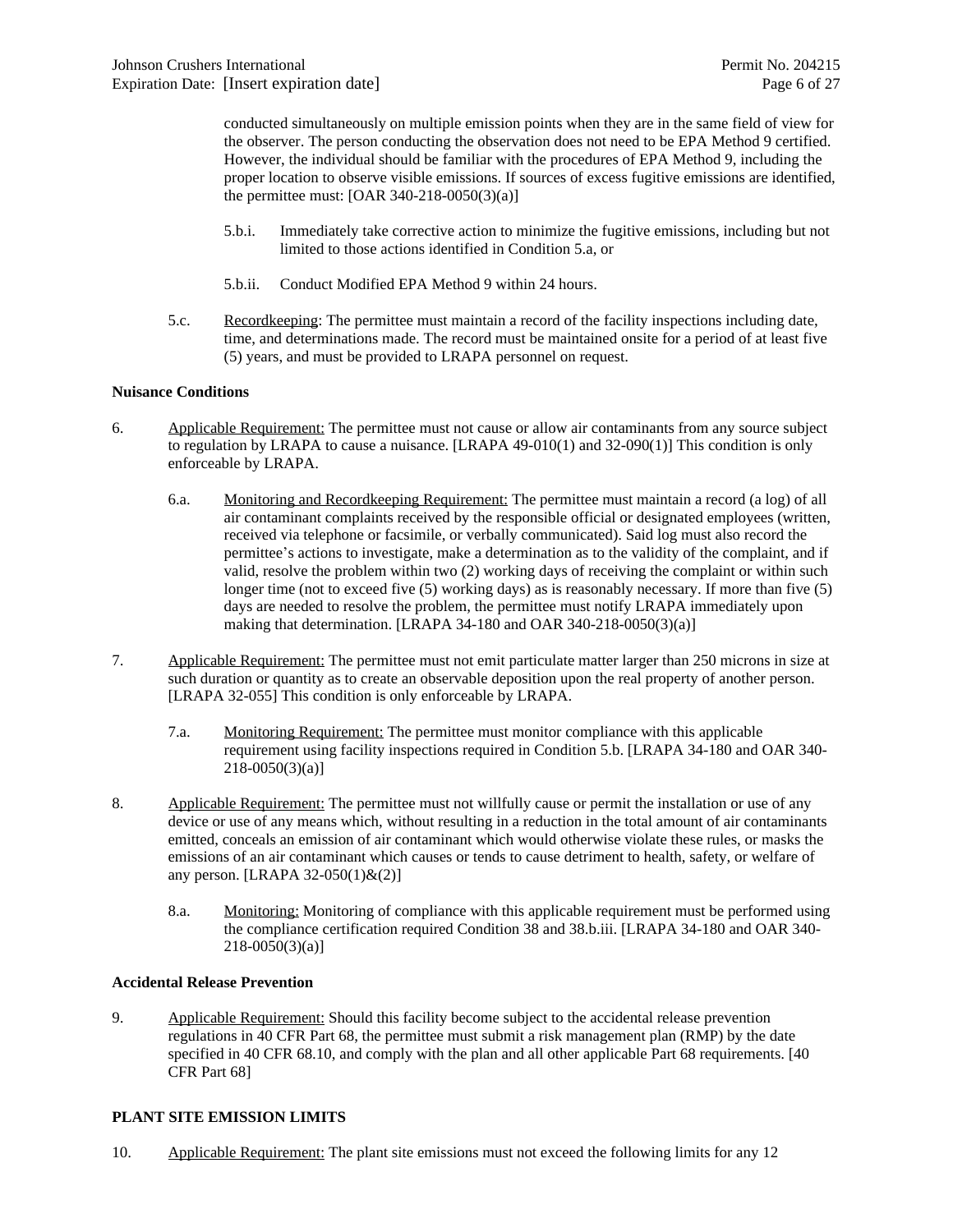consecutive calendar month period: [LRAPA 42-0040, 42-0041]

#### **Table 3. Plant Site Emission Limits (PSELs)**

| Pollutant         | <b>Assigned Plant Site</b><br><b>Emissions Limits</b><br>(tons/yr) |
|-------------------|--------------------------------------------------------------------|
| <b>PM</b>         | 24                                                                 |
| $PM_{10}$         | 14                                                                 |
| PM <sub>2.5</sub> | 9                                                                  |
| NOX               | 39                                                                 |
| VOC               | 39                                                                 |

- 11. Monitoring Requirement: *By the 15th of each month* the permittee must determine compliance with the PSELs established in Condition 10 of this permit by conducting monitoring and calculations of each 12 month period in accordance with the following procedures, test methods, and frequencies: [OAR 340-218- 0050(3)]
	- 11.a. For VOC containing materials, the permittee must calculate emissions using the following formula:

$$
E = \sum (RM \times D \times VOC \times \times K)
$$

Where:

| Е    | $=$      | Pollutant emissions in pounds/month and tons/year.                                      |
|------|----------|-----------------------------------------------------------------------------------------|
|      | $=$      | Symbol representing "summation of"                                                      |
| RM   | $=$      | Raw Material usage in gallons per month and gallons per year;                           |
|      | $\equiv$ | Density of each Raw Material used in pounds per gallon as obtained                      |
|      |          | from the Safety Data Sheet (SDS) or Certified Product Data Sheet<br>$(CPDS)$ :          |
| VOC. |          | VOC content of the Raw Material by weight fraction as obtained from<br>the SDS or CPDS; |
|      |          |                                                                                         |

$$
K = Conversion constant: 1 ton/2,000 lb for annual emissions calculations.
$$

11.b. For PM containing materials and emission units the permittee must calculate emissions using the following formula:

$$
E = \sum P_{eu} \; x \; EF_{eu} \; x \; K
$$

Where: E = Pollutant emissions in pounds/month and tons/year.<br>  $\sum$  = Symbol representing "summation of" ∑ = Symbol representing "summation of" Peu = Process parameter (Throughput Type) identified in the Tables below;  $EF_{eu}$  = Emission factor identified for each emissions unit and pollutant in the tables below;  $K =$  Conversion constant: 1 ton/2,000 lb for annual emissions calculations.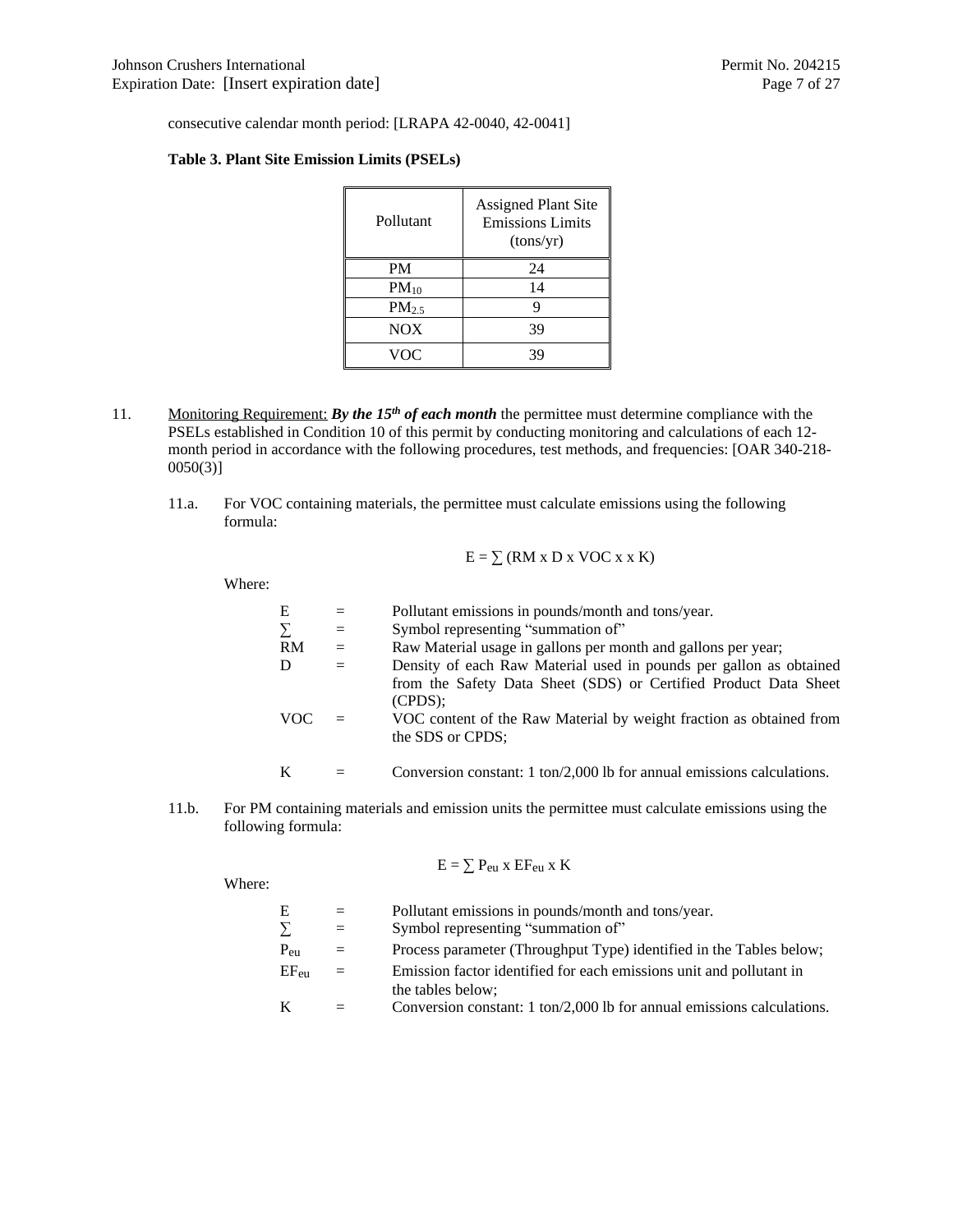| <b>Emission Unit</b>   |                                                 | Emission Factors (1b/throughput unit) |            |           |  |
|------------------------|-------------------------------------------------|---------------------------------------|------------|-----------|--|
|                        | Throughput Type [Units]                         | $PM_{10}$                             | $PM_{2.5}$ | NOx       |  |
| $MF-1$                 | Material Collected from BH-N, and BH-S [lb]     | 1.0204                                | 1.0204     | <b>NA</b> |  |
| $MF-2$                 | Material Collected from BH-N, and BH-S [lb]     | 0.0204                                | 0.0204     | <b>NA</b> |  |
| <b>BT-1 &amp; BT-2</b> | Material Collected from BH-1 [lb] and BH-2 [lb] | 0.0204                                | 0.0204     | <b>NA</b> |  |
| $BT-1 & BT-2$          | Hours operated                                  | <b>NA</b>                             | <b>NA</b>  | 1.35      |  |
| $BT-3$                 | Hours operated                                  | <b>NA</b>                             | <b>NA</b>  | 0.36      |  |
| $MF-1 & MF-2$          | Welding Wire by [1,000 lb]                      | 15.1                                  | 15.1       | <b>NA</b> |  |

### **Table 4. Emission Factors to Be Used for Calculating Emissions**

#### **Table 5. Emission Factors to Be Used for Calculating Emissions based on potential emissions**

| <b>Emission Unit</b> | Throughput Type [Units]                                  | <b>Emission Factors</b><br>(lb/throughput unit) |        |  |
|----------------------|----------------------------------------------------------|-------------------------------------------------|--------|--|
|                      |                                                          | $PM_{10}$                                       | $PM_2$ |  |
| <b>PBO</b>           | Paint Booth Particulate – Constant [1b $PM_{10}/$ month] | 110                                             | 110    |  |
| AI: Paved Road Dust  | Constant Time (fugitives) [lb $PM_{10}/year$ ]           | 2,000                                           | 2,000  |  |

- 11.c. If the facility does not record the hours of operation for each Burn Table emission unit (BT-1, BT-2, and BT-3), for any portion of a calendar year, the permittee must use the combined NOx PTE of 13.9 tons per year from these emission units for demonstrating compliance with the NOx PSEL in Condition 10.
- 11.d. The emission factors listed in Condition 11.b are not enforceable limits unless otherwise specified in this permit. The permittee must use the following emission factors for calculating pollutant emissions, unless alternative emission factors are approved by LRAPA. The permittee may request or LRAPA may require using alternative emission factors provided the alternative emission factors are based on actual test data or other documentation (e.g., AP-42 compilation of emission factors) that has been reviewed and approved by LRAPA. The emission factors are not enforceable limits unless otherwise specified in this permit. [LRAPA 34-016]

#### **EMISSION-UNIT-SPECIFIC EMISSION LIMITS AND STANDARDS**

#### **Emission Unit – PBO: Specific Emission Limits and Standards**

#### **Table 6: Emission Unit – Paint Booth Operations [EU: PBO] Specific Emission Limits and Standards**

| Applicable<br>Requirement          | Condition<br>Number | Pollutant/<br>Parameter | Limit/Standard                               | Monitoring<br>Requirement                      | Monitoring<br>Condition |
|------------------------------------|---------------------|-------------------------|----------------------------------------------|------------------------------------------------|-------------------------|
| LRAPA 32-010(1)<br>and $32-010(3)$ | 12                  | Visible<br>Emissions    | 20% opacity, 3 min. in<br>$60 \text{ min}$ . | <b>VE Periodic</b><br>Monitoring               | 12.a                    |
| LRAPA 32-<br>015(2)(b)(B)          | 13                  | <b>PM</b>               | $0.14$ gr/dscf                               | Visual Surveys,<br>Reporting,<br>Recordkeeping | 13.a                    |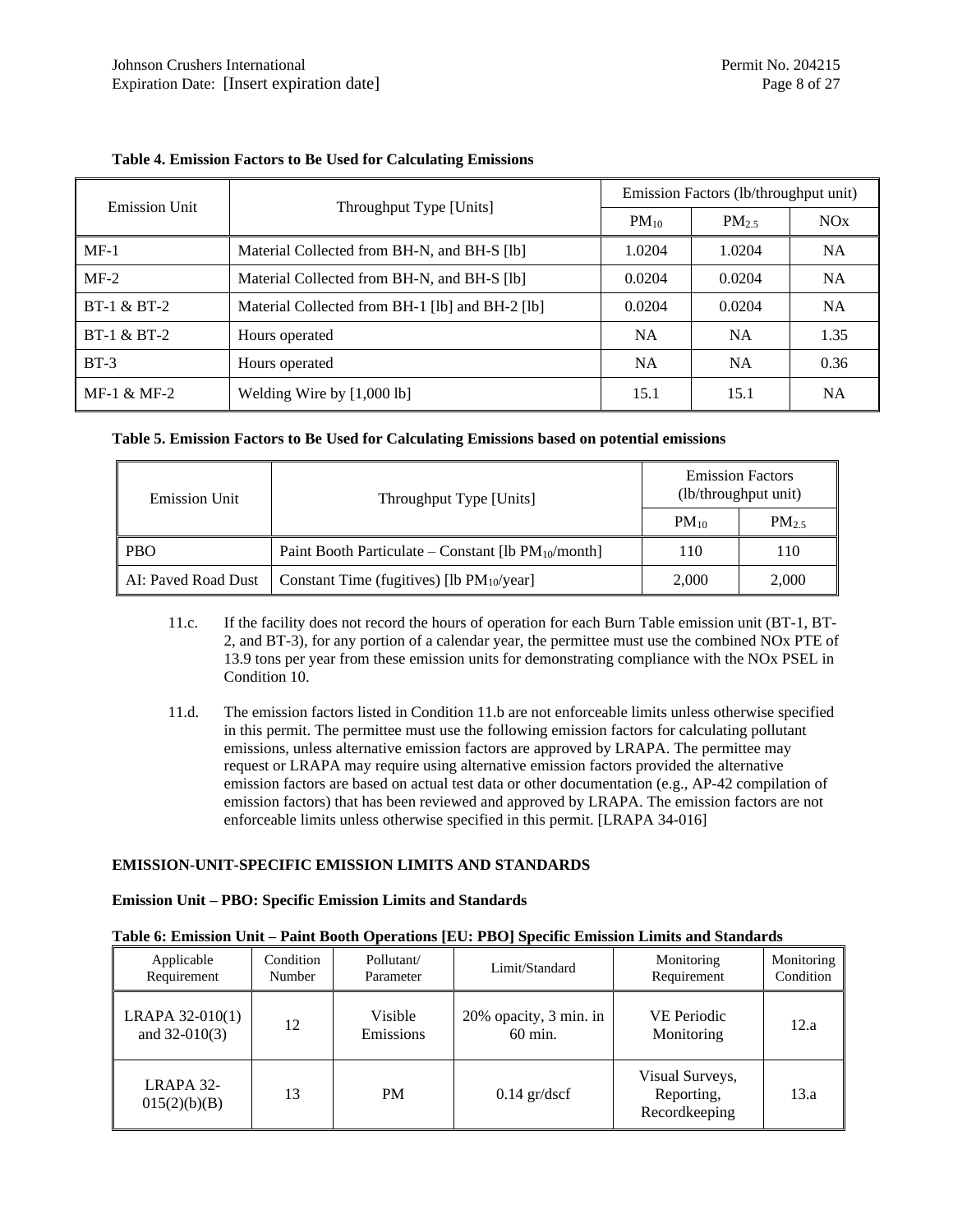| 40 CFR 63.<br>Subpart MMMM |  | VOC/HAP | 2.6 lb HAP/gal solids | Reporting,<br>Recordkeeping |  |
|----------------------------|--|---------|-----------------------|-----------------------------|--|
|----------------------------|--|---------|-----------------------|-----------------------------|--|

- 12. Applicable Requirement(s): The permittee must not emit or allow to be emitted any visible emissions that equal or exceed an average of 20% opacity for a period or periods aggregating more than three (3) minutes in any one (1) hour. The emission standards in this condition do not apply to fugitive emissions from a source of part of a source. [LRAPA 32-010(1) and (3)]
	- 12.a. Monitoring Requirement(s): At least monthly, the permittee must conduct a six  $(6)$  minute visible emission survey of each emission unit with devices with the potential to emit visible air contaminants to the atmosphere using EPA Method 22 for monitoring pertaining to Condition 12. The visible emission survey may be conducted simultaneously on multiple emission points when they are in the same field of view for the observer. The person conducting this survey does not have to be EPA Method 9 certified. However, the individual should be familiar with the procedures of EPA Method 9, including using the proper location to observer visible emissions. Excessive emissions observed using EPA Method 22 are considered to be any visible emission that leave the emission unit boundaries for more than 5% of the survey time. The emission unit boundary is defined as the general location of the permittee's property of the emission unit that includes the emitting device.
		- 12.a.i. If any test result exceeds the applicable standard in Condition 12, the permittee must initiate corrective action within 1-hour to bring the unit into compliance with the applicable standards. Upon completion of the corrective actions, a Modified EPA Method 9 test must be conducted as soon as practicable.
		- 12.a.ii. If the observer is unable to conduct the tests and/or surveys due to darkness or visual interference caused by other visible emission sources or due to adverse weather conditions such as fog, heavy rain, or snow, the observer shall note such conditions on the observation form and make at least three attempts to conduct the tests and/or surveys at approximately 2-hour intervals throughout the day during daylight hours. The permittee must attempt to conduct the tests daily until a valid observation period is completed.
	- 12.b. Recordkeeping: The permittee must maintain records of the visible emissions surveys, corrective actions (if necessary), and/or the results of any Modified EPA Method 9 tests.
- 13. Applicable Requirement(s): The permittee must not cause or allow the emission of particulate matter, in excess of 0.14 grains per dry standard cubic foot for any sources installed, constructed or modified after June 1, 1970 but prior to April 16, 2015 for which there are no representative compliance source test results. [LRAPA 32-015(2)(b)(B)]
	- 13.a. Monitoring and Testing: The permittee must demonstrate compliance with Condition 13 by performing the visible emission compliance monitoring required by Condition 12. [LRAPA 35- 0120 and OAR 340-218-0050(3)]
- 14. Applicable Requirement(s): The permittee must limit combined organic HAP emission to the atmosphere from each existing general usage coating affected source to not more than 2.6 lb/gal (0.31 kg/liter) coating solids used during each 12-month compliance period: [40 CFR 63.3890(b)(1)]
- 15. Monitoring Requirement(s): The permittee must include all coatings (as defined in 40 CFR 63.3981), thinners and/or other additives, and cleaning materials used in the affected source when determining whether the organic HAP emission rate is equal to or less than the applicable emission limit in Condition 14. To make this determination, the permittee must use at least one of the compliance options listed in Conditions 15.a and 15.b. The permittee may apply any of the compliance options to an individual coating operation, or to multiple coating operations as a group, or to the entire affected source. The permittee may use different compliance options for different coating operations, or at different times on the same coating operation. However, the permittee may not use different compliance options at the same time on the same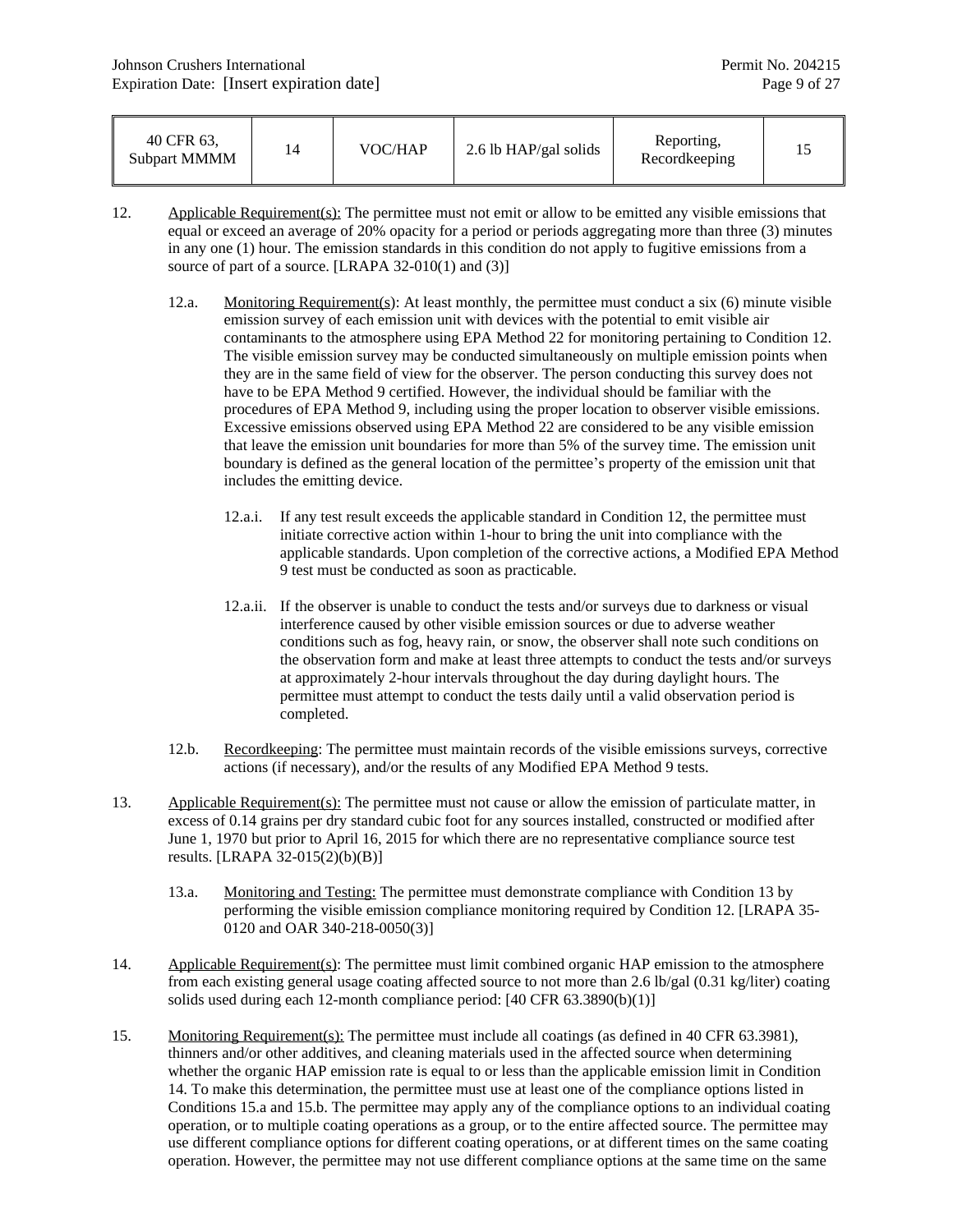coating operation. If the permittee switches between compliance options for any coating operations or group of coating operations, the permittee must document this switch as required by 40 CFR 63.3930(c), and the permittee must report it in the next semiannual compliance report required in 40 CFR 63.3920. [40 CFR 63.3891]

- 15.a. *Compliant material option*: Demonstrate that the organic HAP content of each coating used in the coating operation(s) is less than or equal to the applicable emission limit in Condition 14, and that each thinner and/or other additive, and cleaning material used contains no organic HAP. The permittee must meet all the requirements of 40 CFR 63.3940, 63.3941, and 63.3942 to demonstrate compliance with the applicable emission limit using this option. [40 CFR 63.3891(a)]
- 15.b. *Emission rate without add-on controls option*: Demonstrate that, based on the coatings, thinners and/or other additives, and cleaning materials used in the coating operation(s), the organic  $HAP$ emission rate for the coating operation(s) is less than or equal to the applicable emission limit in Condition 14, calculated as a rolling 12-month emission rate and determined on a monthly basis. The permittee must meet all the requirements of 40 CFR 63.3950, 63.3951, and 63.3952 to demonstrate compliance with the emission limit using this option. [40 CFR 63.3891(b)]
- 16. Monitoring Requirement(s) - *Compliant material option*: [40 CFR 63.3940 63.3942]
	- 16.a. The permittee must determine the mass fraction of organic HAP for each coating, thinner and/or other additive, and cleaning material used during the compliance period by using one of the following five methods: [40 CFR 63.3941(a)]
		- 16.a.i. EPA Method 311. The permittee may count each organic HAP that is measured to be present at 0.1 percent by mass or more for OSHA defined carcinogens and at 1.0 percent or more for other compounds. The mass fraction of each organic HAP counted must be expressed as a value truncated to four places after the decimal point (e.g., 0.3791). The total mass fraction of organic HAP in the test material is calculated by adding the individual organic HAP mass fractions and truncating the result to three places after the decimal point (e.g., 0.763). [40 CFR 63.3941(a)(1)]
		- 16.a.ii. EPA Method 24. For reactive adhesives in which some of the HAP react to form solids and are not emitted to the atmosphere, the permittee may use the alternative method contained in appendix A to 40 CFR Part 63 Subpart PPPP rather than EPA Method 24. [40 CFR 63.3941(a)(2)]
		- 16.a.iii. Alternative Method. The permittee may request that the EPA Administrator approve an alternative test method following the procedure in 40 CFR 63.7(f). [40 CFR 63.3941(a)(3)]
		- 16.a.iv. Supplier/Manufacturer Information. The permittee may rely on supplier/manufacturer information if it represents each organic HAP that is present at 0.1 percent by mass or more for OSHA defined carcinogens and at 1.0 percent or more for other compounds. For reactive adhesives in which some of the HAP react to form solids and are not emitted to the atmosphere, the permittee may rely on manufacturer's data that expressly states the organic HAP or volatile matter mass fraction emitted. If there is disagreement between manufacturer's information and the results of a test conducted according to Conditions 16.a.i through 16.a.iii, then the test method results take precedence unless, after consultation, the permittee demonstrates to LRAPA that the formulation data are correct. [40 CFR 63.3941(a)(4)]
		- 16.a.v. Solvent Blends. Where test data and manufacturer's data are not available for solvent blends, the permittee may use the default values listed in Tables 3 and 4 of 40 CFR Part 63 Subpart MMMM. If the tables are used, the values in Table 3 must be used for all solvent blends that match Table 3 entries according to the instructions for Table 3, and Table 4 may be used only if the solvent blends in the materials used do not match any of the solvent blends in Table 3 and the permittee knows only whether the blend is aliphatic or aromatic. However, if the results of an EPA Method 311 are higher than those values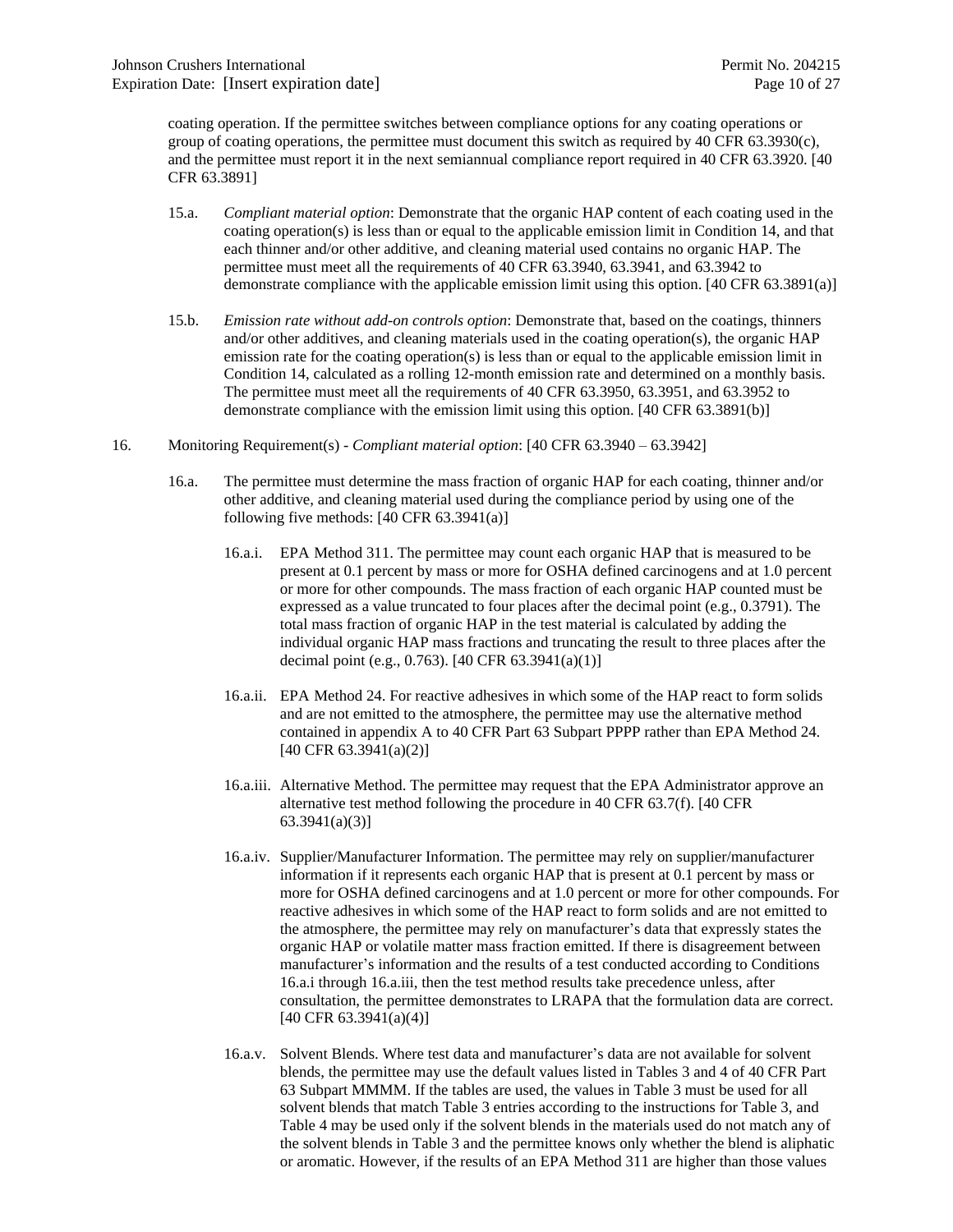listed in Tables 3 or 4, the Method 311 results will take precedence unless, after consultation, the permittee demonstrates to LRAPA that the formulation data are correct. [40 CFR 63.3941(a)(5)]

- 16.b. The permittee must determine the volume fraction of coating solids for each coating used during the compliance period by using one of the following four methods: [40 CFR 63.3941(b)]
	- 16.b.i. ASTM Methods D2697-86 or D6093-97. The permittee may use either method to determine the volume fraction of each coating. Divide the nonvolatile volume percent obtained with the methods by 100 to calculate the volume fraction of coating solids. [40 CFR 63.3941(b)(1)]
	- 16.b.ii. Alternative Method. The permittee may request that LRAPA approve an alternative test method following the procedure in 40 CFR 63.7(f). [40 CFR 63.3941(b)(2)]
	- 16.b.iii. Supplier/Manufacturer Information. The permittee may rely on supplier/manufacturer information for the volume fraction of the coating. If there is disagreement between manufacturer's information and the results of a test conducted according to Condition 16.b.i, then the test method results take precedence unless, after consultation, the permittee demonstrates to LRAPA that the formulation data are correct. [40 CFR 63.3941(b)(3)]
	- 16.b.iv. Calculation of Volume Fraction of Coating Solids. The permittee may determine the volume fraction of coating solids using the following equation: [40 CFR 63.3941(b)(4)]

$$
V_S\!=1-(m_{volatiles}\,/\,D_{avg})
$$

where:

| Vs                              |     | Volume fraction of coating solids, gallon coating solids per<br>gallon coating.                                                                                                                                                                                                                                                                                                                                                                                                                                                           |
|---------------------------------|-----|-------------------------------------------------------------------------------------------------------------------------------------------------------------------------------------------------------------------------------------------------------------------------------------------------------------------------------------------------------------------------------------------------------------------------------------------------------------------------------------------------------------------------------------------|
| <i><u><b>M</b>volatiles</u></i> |     | Total volatile matter content of the coating, including HAP,<br>VOC, water and exempt compounds determined according<br>to EPA Method 24, lbs volatile matter per gallon coating.                                                                                                                                                                                                                                                                                                                                                         |
| Davg                            | $=$ | Average density of volatile matter in the coating, lbs<br>volatile matter per gallon volatile matter, determined using<br>ASTM Method D1475-98, manufacturer/supplier<br>information, or reference source providing density or<br>specific gravity data for pure materials. If there is<br>disagreement between ASTM Method D1475-98 test results<br>and other information sources, then the test results take<br>precedence unless, after consultation, the permittee<br>demonstrates to LRAPA that the formulation data are<br>correct. |

- 16.c. The permittee must determine the density of each coating used during the compliance period from test results using ASTM D1475-98, manufacturer/supplier information or specific gravity data for pure chemicals. If there is disagreement between ASTM Method D1475-98 test results and other information sources, then the test results take precedence unless, after consultation, the permittee demonstrates to LRAPA that the formulation data are correct. [40 CFR 63.3941(c)]
- 16.d. The permittee must determine the organic HAP content of each coating used during the compliance period using the following equation: [40 CFR 63.3941(d)]

$$
Hc = (Dc * Wc)/Vs
$$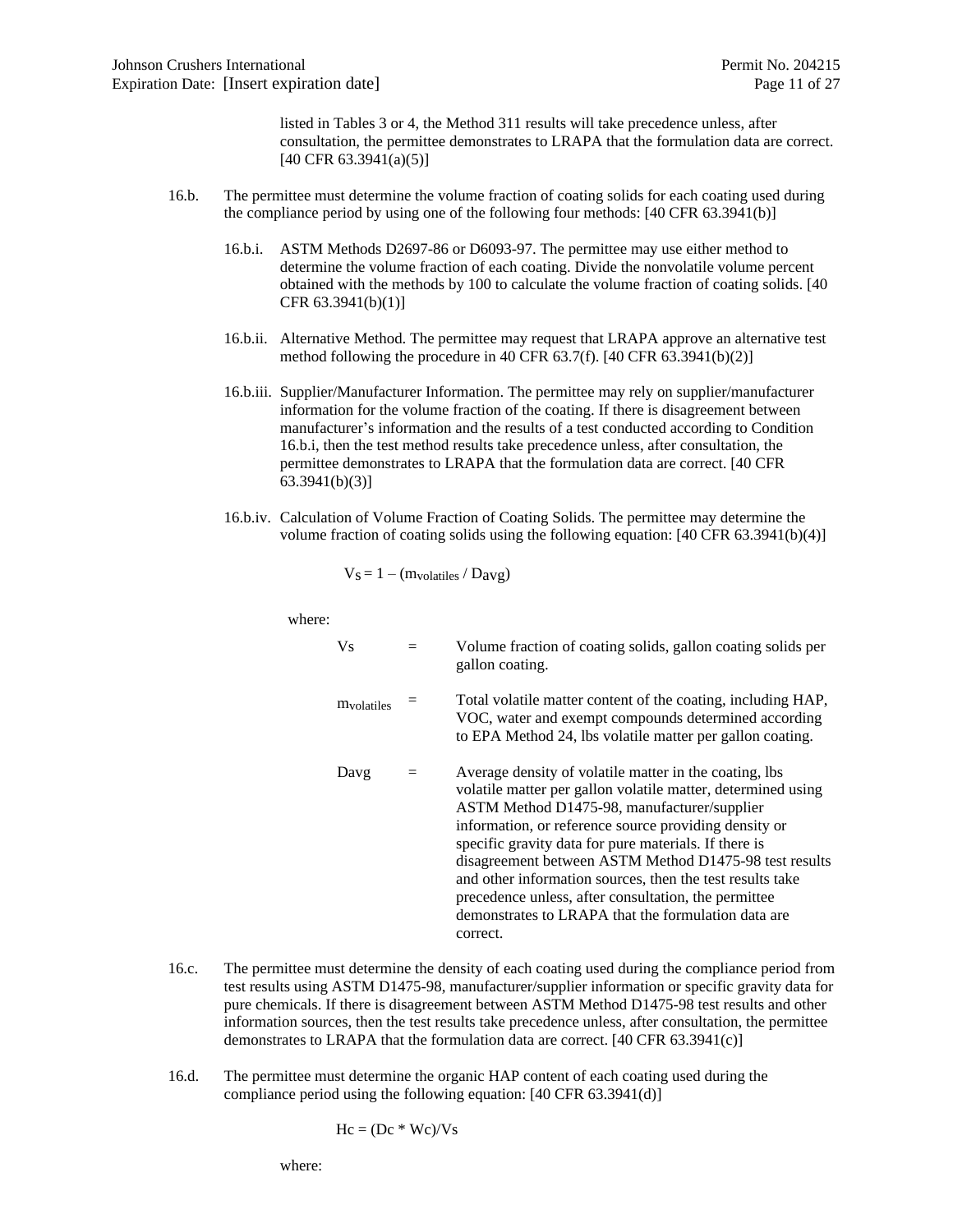| $\rm{H}_{C}$ |     | Organic HAP content of the coating, lb organic HAP<br>emitted per gallon coating solids used. |
|--------------|-----|-----------------------------------------------------------------------------------------------|
| Dc           | $=$ | Density of coating, lb coating per gallon coating.                                            |
| $\rm W_{C}$  | $=$ | Mass fraction of organic HAP in coating, lb organic<br>HAP per 1b coating.                    |
| Vç           | $=$ | Volume fraction of coating solids, gallon coating<br>solids per gallon coating.               |

- 16.e. The calculated organic HAP content for each coating used during the compliance period must be less than or equal to the applicable emission limit in Condition 14; and each thinner and/or other additive, and cleaning material used during the initial compliance period must contain no organic HAP. [40 CFR 63.3941(e)]
- 16.f. If the permittee chooses to comply with the emissions limit in Condition 14 using the compliant materials option, the use of any coating, thinner and/or other additive, or cleaning material that does not meet the criteria specified in Condition 15.a, is a deviation that must be reported on the semi-annual compliance certification. [40 CFR 63.3941(f)]
- 17. Monitoring Requirement(s) *Emission rate without add-on controls option*: [40 CFR 63.3950 63.3952]
	- 17.a. The permittee must determine the mass fraction of organic HAP for each coating, thinner and/or other additive, and cleaning material used during each month by using one of the five methods in Condition 16.a. [40 CFR 63.3951(a)]
	- 17.b. The permittee must determine the volume fraction of coating solids for each coating used during each month by using one of the four methods in Condition 16.b. [40 CFR 63.3951(b)]
	- 17.c. The permittee must determine the density of each coating, thinner and/or other additive, and cleaning material used during each month from test results using ASTM D1475-98, ASTM Method D5965-02 (for powder coatings only), manufacturer/supplier information or reference sources providing density or specific gravity data for pure chemicals. If there is disagreement between ASTM Method test results and other information sources, then the test results take precedence unless, after consultation, the permittee demonstrates to LRAPA that the formulation data are correct. If the permittee purchases materials or monitors consumption by weight instead of volume, it is not necessary to determine material density. [40 CFR 63.3951(c)]
	- 17.d. The permittee must determine the volume of each coating, thinner and/or other additive, and cleaning material used during each month by measurement or usage records. If the permittee purchases materials or monitors consumption by weight instead of volume, it is not necessary to determine the volume of each material used. [40 CFR 63.3951(d)]
	- 17.e. The permittee must determine the mass of organic HAP emissions by determining the combined mass of organic HAP contained in all coatings, thinners and/or other additives, and cleaning materials used during each month minus the organic HAP in certain waste materials using the following equation:  $[40 \text{ CFR } 63.3951(e)]$

$$
He = A + B + C - Rw
$$

where:

| He | Total mass of organic HAP emissions during the month, lbs.         |
|----|--------------------------------------------------------------------|
|    | The company of concentration in the construction of developing the |

 $A =$  Total mass of organic HAP in the coatings used during the month, as calculated by multiplying the total volume of coating used by the density of the coating by the mass fraction of organic HAP in the coating, lbs (40 CFR 63.3951; Eq. 1A).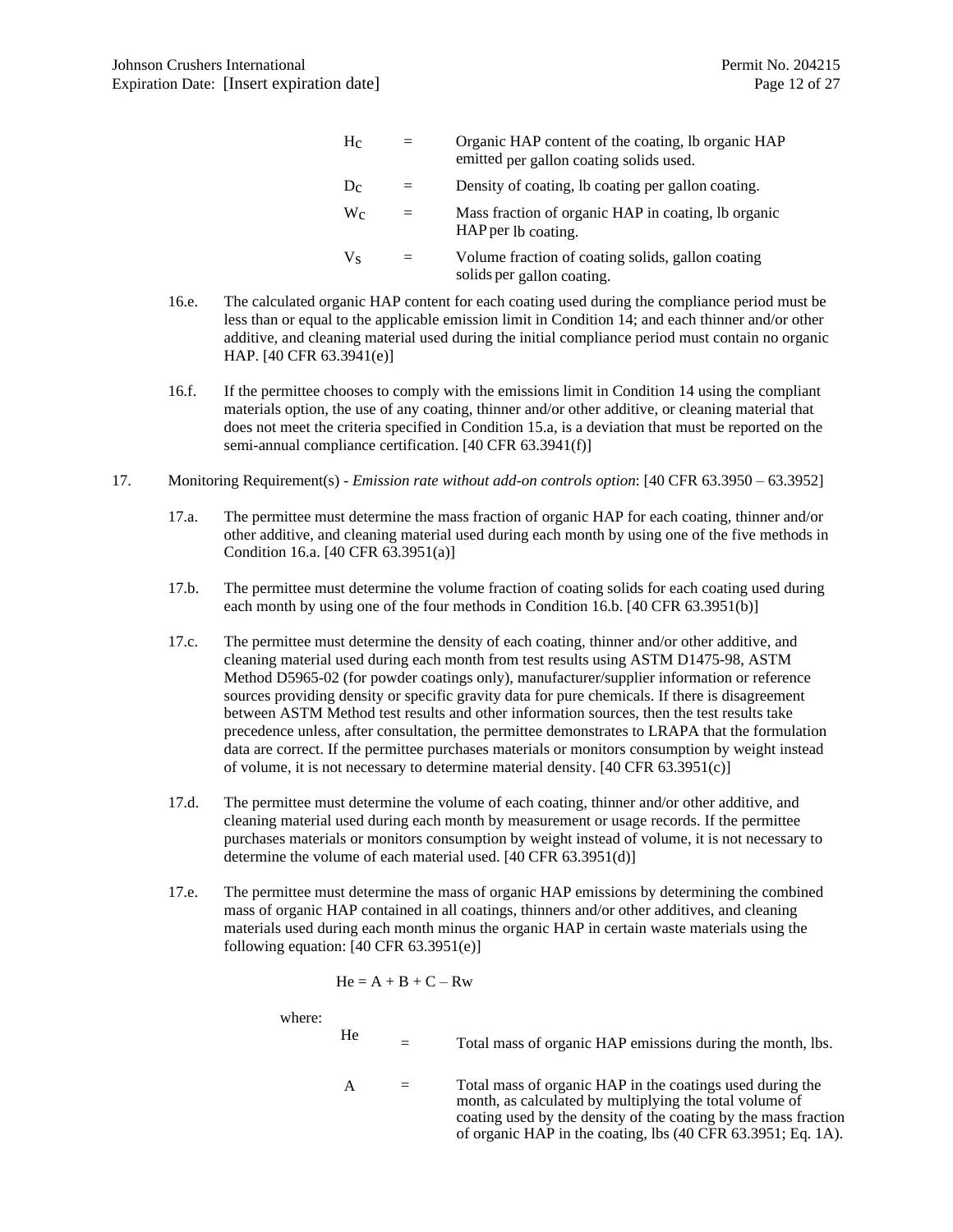| B  | Total mass of organic HAP in the thinners and/or other<br>additives used during the month, as calculated by multiplying<br>the total volume of thinners and/or other additives used by the<br>density of the thinners and/or other additives by the mass<br>fraction of organic HAP in the thinners and/or other additives,<br>lbs (40 CFR 63.3951; Eq. 1B). |
|----|--------------------------------------------------------------------------------------------------------------------------------------------------------------------------------------------------------------------------------------------------------------------------------------------------------------------------------------------------------------|
|    | Total mass of organic HAP in the cleaning materials used<br>during the month, as calculated by multiplying the total<br>volume of cleaning materials used by the density of the<br>cleaning materials by the mass fraction of organic HAP in the<br>cleaning materials, lbs (40 CFR 63.3951; Eq. 1C).                                                        |
| Rw | Total mass of organic HAP in waste materials sent or<br>designated for shipment to a hazardous waste TSDF for<br>treatment or disposal during the month, lbs. (the permittee<br>may assign a value of zero to $R_w$ if they do not wish to use<br>this allowance)                                                                                            |

17.f. The permittee must calculate the combined total volume of coating solids used during the month by multiplying the total volume of coating used in the month by the volume fraction of coating solids for that coating. Total volume of coating solids used during the month is the sum of the coating solid volumes for all of the coatings. [40 CFR 63.3951(f)]

| Water: | $Vst$                                                                                                                                                 | = Total volume of coating solids used during that month, gal. |
|--------|-------------------------------------------------------------------------------------------------------------------------------------------------------|---------------------------------------------------------------|
| Volc,i | = Total volume of coating, i, used during the month, gal.                                                                                             |                                                               |
| Vs,i   | = Volume fraction of coating solids for coating, i, gal solids per gal coating, determined according to the equation as set out in Condition 16.b.iv. |                                                               |
| m      | = Number of coating used during the month.                                                                                                            |                                                               |

17.g. The permittee must calculate the organic HAP emission rate (lbs organic HAP/gal coating solids used) for the compliance period by dividing the total mass of organic HAP emissions from all materials used during the compliance period by the total volume of coating solids used during the compliance period [40 CFR 63.3951(g)].

$$
Hyr = y = 1 n He/y = 1 n Vst
$$

where:

| Hyr        |     | The rolling 12-month average organic HAP emission rate, lb<br>organic HAP emitted per gal coating solids used.                                                                                                                                          |
|------------|-----|---------------------------------------------------------------------------------------------------------------------------------------------------------------------------------------------------------------------------------------------------------|
| He         |     | Total mass of organic HAP emissions from all materials used<br>during month, y, lb, as calculated in Condition 17.e of this<br>section.                                                                                                                 |
| <b>Vst</b> | $=$ | Total volume of coating solids used during the month, y, liters<br>(gal), as calculated in Condition 17.f. of this section.                                                                                                                             |
| у          |     | Month identifier.                                                                                                                                                                                                                                       |
| n          | $=$ | Number of full or partial months in the compliance period (for<br>the initial compliance period, n equals 12 if the compliance<br>date falls on the first day of a month; otherwise n equals 13;<br>for all following compliance periods, n equals 12). |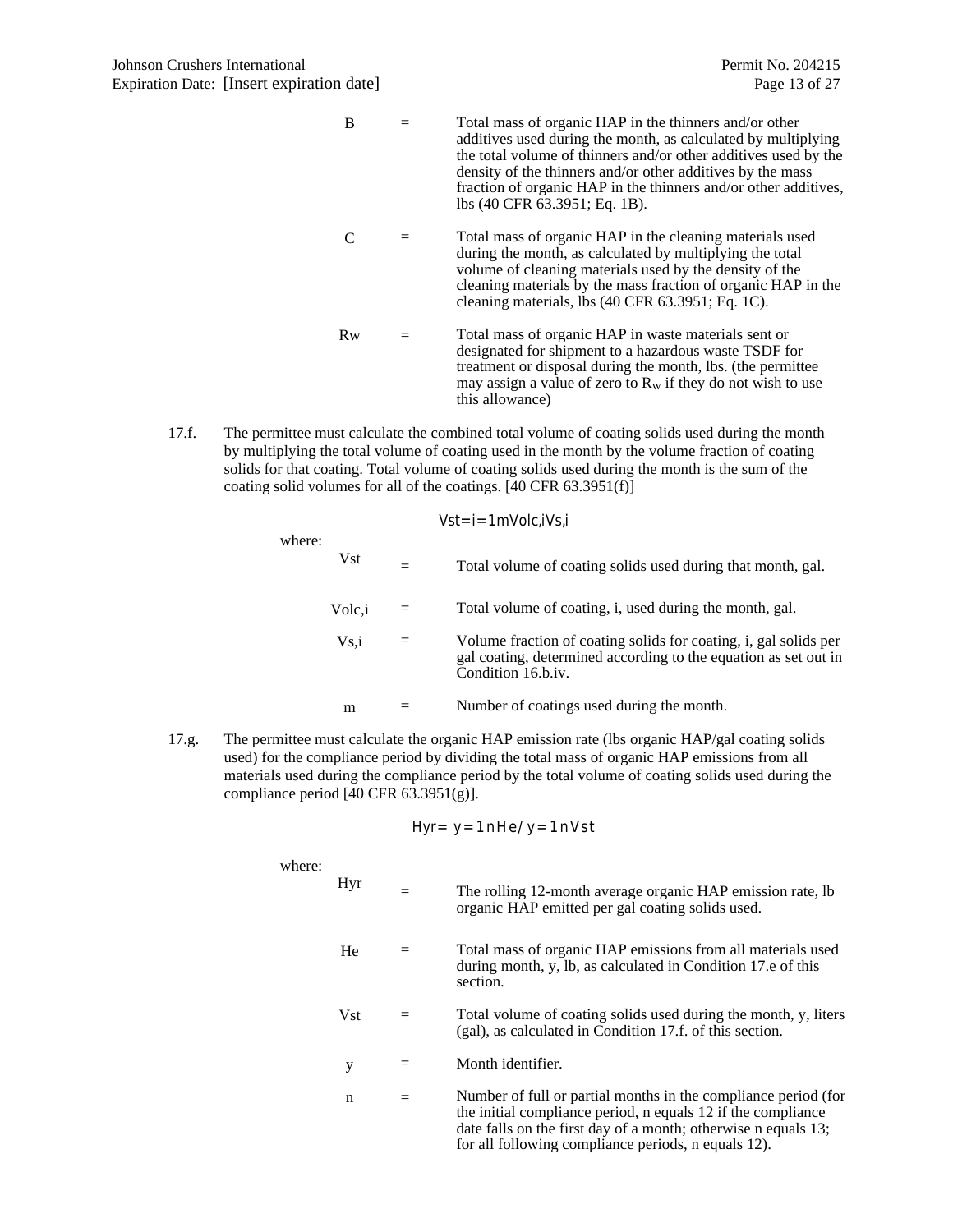- 17.h. The organic HAP emission rate for each compliance period must be less than or equal to the applicable emission limit in Condition 14. [40 CFR 63.3951(h)]
- 17.i. If the permittee chooses to comply with the emissions limit in Condition 14 using the Emission Rate Without Add-on Controls option, if the organic HAP emission rate for any 12-month compliance period exceeded the emissions limit in Condition 14, this is a deviation that must be reported on the semi-annual compliance certification. [40 CFR 63.3952(b)]
- 18. Recordkeeping Requirement(s): The permittee must collect and keep records of the data and information specified in Conditions 18.a through 18.i. Failure to collect and keep these records is a deviation from the applicable standard. [40 CFR 63.3930]
	- 18.a. A copy of each notification and report that the permittee submitted to comply with 40 CFR 63 Subpart MMMM, and the documentation supporting each notification and report. [40 CFR 63.3930(a)]
	- 18.b. A current copy of information provided by materials suppliers or manufacturers, such as manufacturer's formulation data, or test data used to determine the mass fraction of organic HAP and density for each coating, thinner and/or other additive, and cleaning material, and the volume fraction of coating solids for each coating. If the permittee conducted testing to determine mass fraction of organic HAP, density, or volume fraction of coating solids, the permittee must keep a copy of the complete test report. If the permittee uses information provided to the permittee by the manufacturer or supplier of the material that was based on testing, the permittee must keep the summary sheet of results provide to you by the manufacturer or supplier. The permittee is not required to obtain the test report or other supporting documentation from the manufacturer or supplier. [40 CFR 63.3930(b)]
	- 18.c. For each compliance period, the records specified in Conditions 18.c.i through 18.c.iii must be kept: [40 CFR 63.3930(c)]
		- 18.c.i. A record of the coating operations on which you used each compliance option and the time periods (beginning and ending dates and times) for each option the permittee used.  $[40 \text{ CFR } 63.3930(c)(1)]$
		- 18.c.ii. For the compliant material option, a record of the calculation of the organic HAP content for each coating, using Equation 2 of 40 CFR 63.3941. [40 CFR 63.3930(c)(2)]
		- 18.c.iii. For the emission rate without add-on controls option, a record of the calculation of the total mass of organic HAP emissions for the coatings, thinners and/or other additives, and cleaning materials used each month using Equation 1, 1A though 1C, and 2 of 40 CFR 63.3951; and, if applicable, the calculation used to determine mass or organic HAP in waste materials according to 40 CFR  $63.3951(e)(4)$ ; the calculation of the total volume of coating solids used each month using Equation 2 of 40 CFR 63.3951; and the calculation of each 12-month organic HAP emission rate using Equation 3 of 40 CFR 63.3951. [40 CFR 63.3930(c)(3)]
	- 18.d. A record of the name and volume of each coating, thinner and/or other additive, and cleaning material used during each compliance period. If the permittee is using the compliant material option for all coatings at the source, the permittee may maintain purchase records for each material used rather than a record of the volume used. [40 CFR 63.3930(d)]
	- 18.e. A record of the mass fraction of organic HAP for each coating, thinner and/or other additive, and cleaning material used during each compliance period unless the material is tracked by weight. [40 CFR 63.3930(e)]
	- 18.f. A record of the volume fraction of coating solids for each coating used during each compliance period. [40 CFR 63.3930(f)]
	- 18.g. If the permittee used the emission rate without add-on controls option, the density for each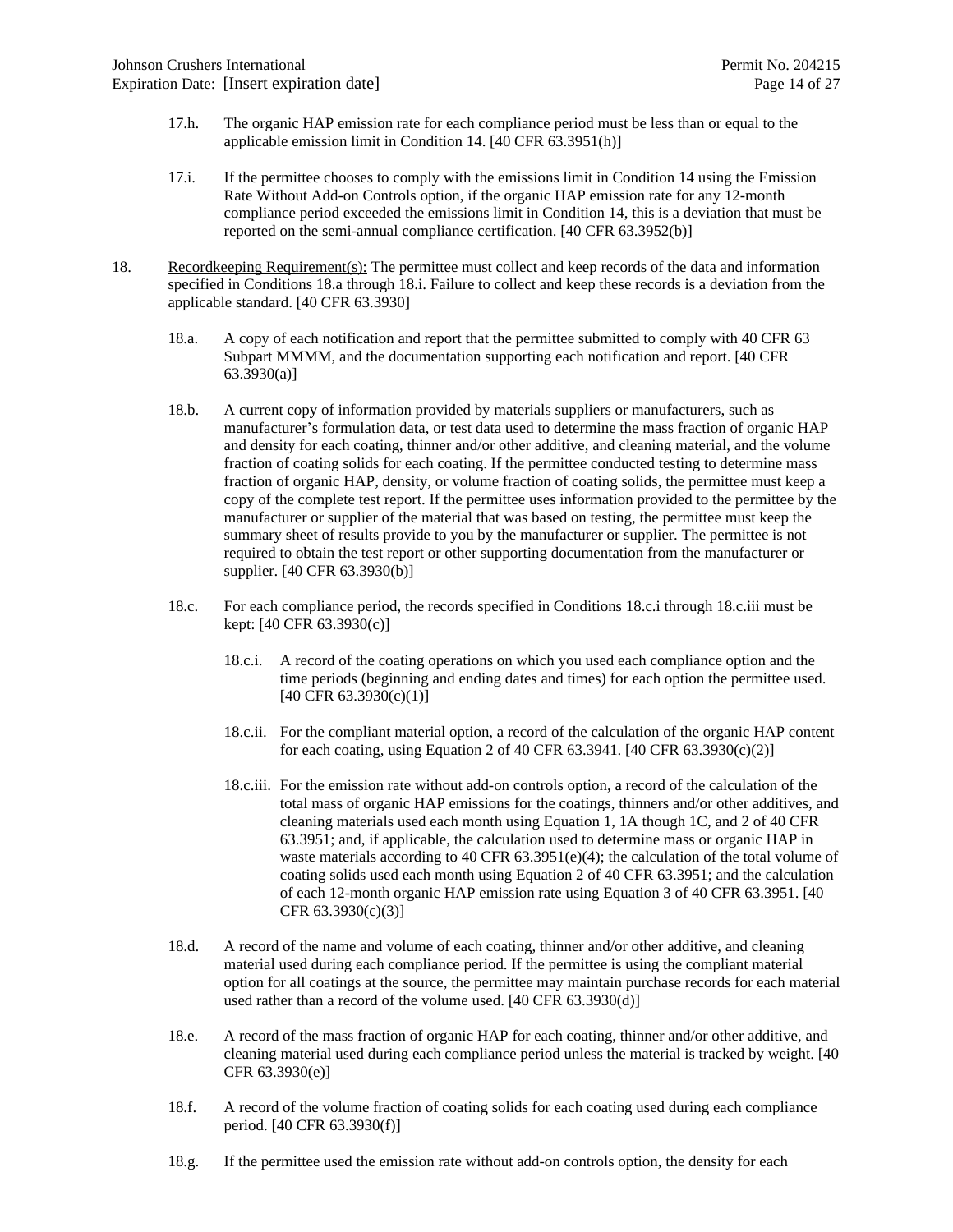coating, thinner and/or other additive, and cleaning material used during each compliance period. [40 CFR 63.3930(g)]

- 18.h. If the permittee used an allowance in Equation 1 of 40 CFR 63.3951 for organic HAP contained in waste materials sent to or designated for shipment to a treatment, storage, and disposal facility (TSDF) according to 40 CFR  $63.3951(e)(4)$ , the permittee must keep records of the information specified in Conditions 18.h.i through 18.h.iii: [40 CFR 63.3930(h)]
	- 18.h.i. The name and address of each TSDF to which the permittee sent waste materials for which the permittee used an allowance in Equation 1 of 40 CFR 63.3951; a statement of which subparts under 40 CFR Parts 262, 264, 265, and 266 apply to the facility; and the date of each shipment. [40 CFR 63.3930(h)(1)]
	- 18.h.ii. Identification of the coating operations producing waste materials included in each shipment and the month or months in which the permittee used the allowance for these materials in Equation 1 of CFR 63.3951. [40 CFR 63.3930(h)(2)]
	- 18.h.iii. The methodology used in accordance with 40 CFR  $63.3951(e)(4)$  to determine the total amount of waste materials sent to or the amount collected, stored, and designated for transport to a TSDF each month; and the methodology to determine the mass of organic HAP contained in these waste materials. This must include the sources for all data used in the determination, methods used to generate the data, frequency of testing or monitoring, and supporting calculations and documentation, including the waste manifest for each shipment. [40 CFR 63.3930(h)(3)]
- 18.i. The permittee must keep records of the date, time, and duration of each deviation. On and after January 5, 2021, for each deviation from an emission limitation reported under Conditions 19.d through 19.e, a record of the information specified in Conditions 18.i.i through 18.i.iv, as applicable. [40 CFR 63.3930(j)]
	- 18.i.i. The date, time, and duration of the deviation, as reported under Conditions 19.d through 19.e.
	- 18.i.ii. A list of the affected sources or equipment for which the deviation occurred and the cause of the deviation, as reported under Conditions 19.d through 19.e.
	- 18.i.iii. An estimate of the quantity of each regulated pollutant emitted over any applicable emission limit in 40 CFR 63.3890 or any applicable operating limit in table 1 to this subpart, and a description of the method used to calculate the estimate, as reported under Conditions 19.d through 19.e.
	- 18.i.iv. A record of actions taken to minimize emissions in accordance with 40 CFR 63.3900(b) and any corrective actions taken to return the affected unit to its normal or usual manner of operation.
- 18.j. The permittee's records must be in a form suitable and readily available for expeditious review, according to the 40 CFR  $63.10(b)(1)$ . Where appropriate, the records may be maintained as electronic spreadsheets or as a database. [40 CFR 63.3931(a)]
- 18.k. As specified in 40 CFR 63.10(b)(1), the permittee must keep each record for 5 years following the date of each occurrence, measurement, maintenance, corrective action, report, or record. [40 CFR 63.3931(b)]
- 18.l. The permittee must keep each record on-site for at least 2 years after the date of each occurrence, measurement, maintenance, corrective action, report, or record according to 40 CFR 63.10(b)(1). The permittee may keep the records off-site for the remaining 3 years. [40 CFR 63.3931(c)]
- 19. Reporting Requirement(s): The permittee must submit semiannual compliance reports for each affected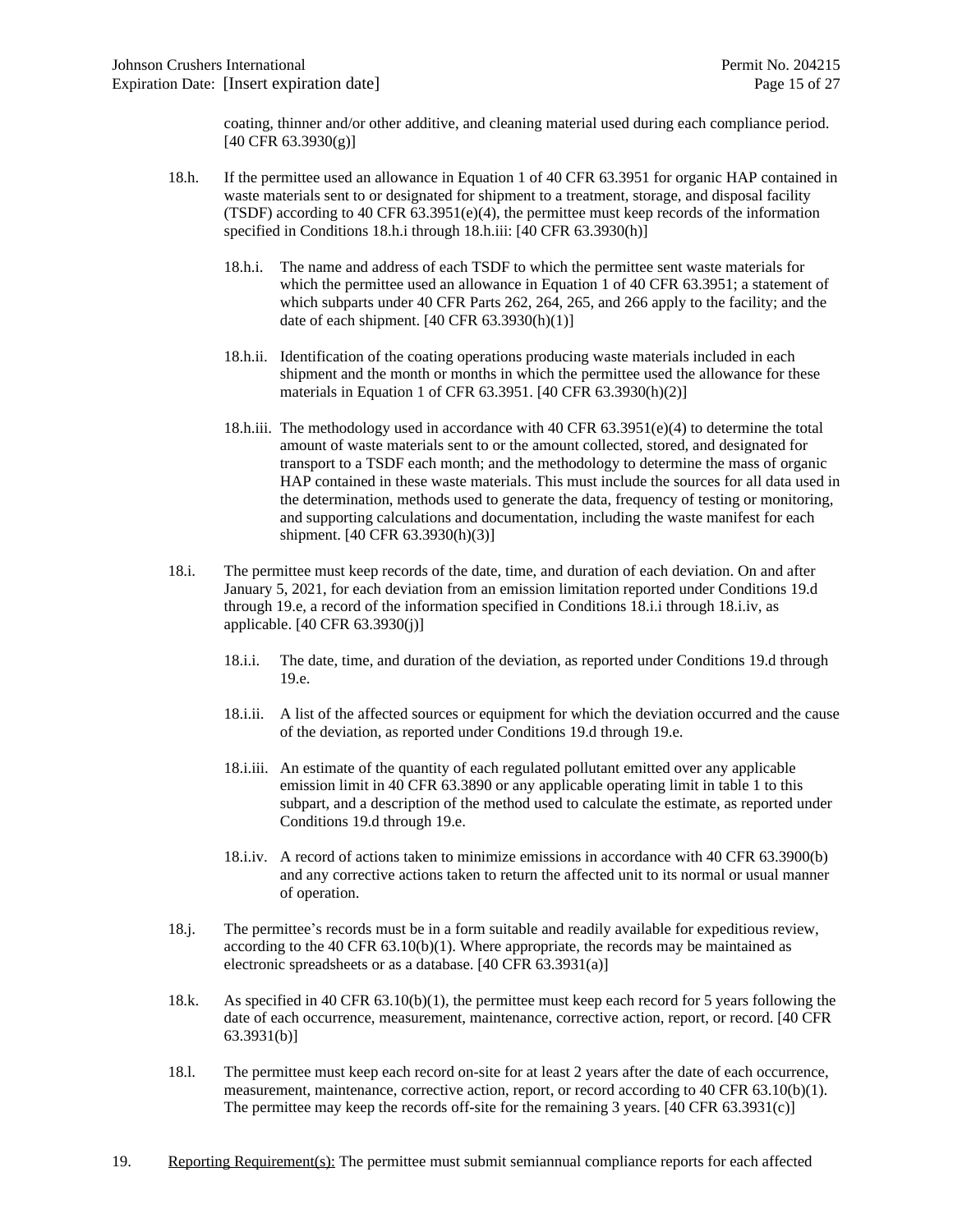source according to the requirements of Conditions 19.a through 19.e. The semiannual compliance reporting requirements may be satisfied by reports required under other parts of the Clean Air Act (CAA), as specified in Conditions 38 through 40. [40 CFR 63.3920(a)]

- 19.a. *Inclusion with title V report*. Each affected source that has obtained a title V operating permit pursuant to 40 CFR part 70 or 40 CFR Part 71 must report all deviations as defined in 40 CFR 63 Subpart MMMM in the semiannual monitoring report required by 40 CFR 70.6(a)(3)(iii)(A) or 40 CFR 71.6(a)(3)(iii)(A). If an affected source submits a semiannual compliance report required by 40 CFR 70.6(a)(3)(iii)(A) or 40 CFR 71.6(a)(3)(iii)(A), and the semiannual compliance report includes all required information concerning deviations from any emission limitation in 40 CFR 63 Subpart MMMM, its submission will be deemed to satisfy any obligation to report the same deviations in the semiannual monitoring report. However, submission of a semiannual compliance report must not otherwise affect any obligation the affected source may have to report deviation from permit requirements to the permitting authority.  $[40 \text{ CFR } 63.3920(a)(2)]$
- 19.b. *General requirements*. The semiannual compliance report must contain the information specified in Conditions 19.b.i through 19.b.v and the information specified in Conditions 19.c through 19.e that is applicable to the affected source.  $[40 \text{ CFR } 63.3920(a)(3)]$ 
	- 19.b.i. Company name and address. [40 CFR 63.3920(a)(3)(i)]
	- 19.b.ii. Statement by a responsible official with that official's name, title, and signature, certifying the truth, accuracy, and completeness of the content of the report. [40 CFR  $63.3920(a)(3)(ii)$ ]
	- 19.b.iii. Date of report and beginning and ending dates of the reporting period. The reporting period is the 6-month period ending on June 30<sup>th</sup> or December 31<sup>st</sup>. Note that the information reported for each of the 6 months in the reporting period with be based on the last 12 months of data prior to the date of each monthly calculation. [40 CFR 63.3920(a)(3)(iii)]
	- 19.b.iv. Identification of the compliance option or options specified in 40 CFR 63.3891 that the permittee used on each coating operation during the reporting period. If the permittee switched between compliance options during the reporting period, the permittee must report the beginning and ending dates for each option the permittee used. [40 CFR 63.3920(a)(3)(iv)]
	- 19.b.v. If the permittee used the emission rate without add-on controls in 40 CFR 63.3891(b), the calculation results for each rolling 12-month organic HAP emission rate during the 6 month reporting period.  $[40 \text{ CFR } 63.3920(a)(3)(v)]$
- 19.c. *No deviations*. If there were no deviations from the emission limitations in 40 CFR Parts 63.3890, 63.3892, and 63.3893 that apply to the permittee, the semiannual compliance report must include a statement that there were no deviations from the emission limitations during the reporting period. [40 CFR 63.3920(a)(4)]
- 19.d. *Deviations*: *Compliant material option*. If the permittee used the compliant material option and there was a deviation from the applicable organic HAP content requirements in 40 CFR 63.3890, the semiannual compliance report must contain the information in Conditions 19.d.i through 19.d.v. [40 CFR 63.3920(a)(5)]
	- 19.d.i. Identification of each coating used that deviated from the applicable emission limit, and each thinner and/or other additive, and cleaning material used that contained organic HAP, and the dates and time periods each was used.  $[40 \text{ CFR } 63.3920(a)(5)(i)]$
	- 19.d.ii. The calculation of the organic HAP content (using Equation 2 of 40 CFR 63.3941) for each coating identified in Condition 19.d.i. The permittee does not need to submit background data supporting this calculation (e.g., information provided by the coating suppliers or manufacturers, or test reports).  $[40 \text{ CFR } 63.3920(a)(5)(ii)]$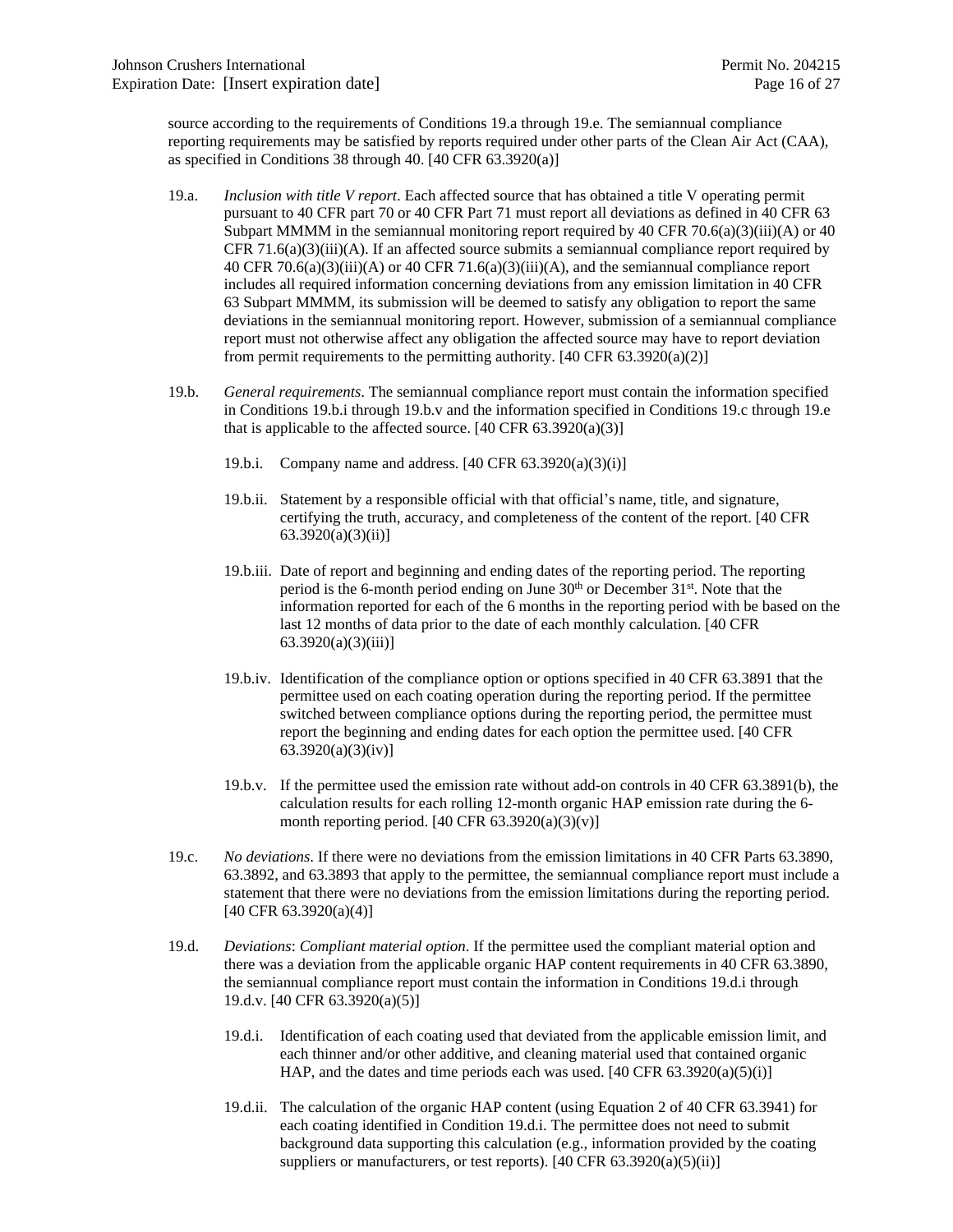- 19.d.iii. The determination of mass fraction of organic HAP for each thinner and/or other additive, and cleaning material identified in Condition 19.d.i. The permittee does not need to submit background data supporting this calculation (e.g., information provided by material suppliers or manufacturers, or test reports).  $[40 \text{ CFR } 63.3920(a)(5)(iii)]$
- 19.d.iv. Before January 5, 2021, a statement of the cause of each deviation. On and after January 5, 2021, a statement of the cause of each deviation (including unknown cause, if applicable). [40 CFR 63.3920(a)(5)(iv)]
- 19.d.v. On and after January 5, 2021, the number of deviations and, for each deviation, a list of the affected source or equipment, an estimate of the quantity of each regulated pollutant emitted over any applicable emission limit in 40 CFR 63.3890, a description of the method used to estimate the emissions, and the actions you took to minimize emissions in accordance with 40 CFR 63.3900(b). [40 CFR 63.3920(a)(5)(v)]
- 19.e. *Deviations: Emission rate without add-on controls option*. If the permittee uses the emission rate without add-on controls option and there was a deviation from the applicable emission limit in 40 CFR 63.3890, the semiannual compliance report must contain the information in Conditions 19.e.i through 19.e.iv [40 CFR 63.3920(a)(6)]
	- 19.e.i. The beginning and ending dates of each compliance period during which the 12-month organic HAP emission rate exceeded the applicable emission limit in 40 CFR 63.3890.  $[40 \text{ CFR } 63.3920(a)(6)(i)]$
	- 19.e.ii. The calculations used to determine the 12-month organic HAP emission rate for the compliance period in which the deviation occurred. The permittee must submit the calculations for Equations 1, 1A through 1C, 2, and 3 of 40 CFR 63.3951; and if applicable, the calculation used to determine mass of organic HAP in waste materials according to 40 CFR 63.3951(e)(4). The permittee does not need to submit background data supporting these calculations (e.g., information provided by materials suppliers of manufacturers, or test reports).  $[40 \text{ CFR } 63.3920(a)(6)(ii)]$
	- 19.e.iii. Before January 5, 2021, a statement of the cause of each deviation. On and after January 5, 2021, a statement of the cause of each deviation (including unknown cause, if applicable). [40 CFR 63.3920(a)(6)(iii)]
	- 19.e.iv. On and after January 5, 2021, the number of deviations and, for each deviation, the date, time, duration, a list of the affected source or equipment, an estimate of the quantity of each regulated pollutant emitted over any applicable emission limit in 40 CFR 63.3890, a description of the method used to estimate the emissions, and the actions the permittee took to minimize emissions in accordance with 40 CFR 63.3900(b). [40 CFR 63.3920(a)(6)(iv)]

**Emission Units – MF-1, MF-2, BT-1, BT-2, and BT-3: Specific Emission Limits and Standards**

**Table 7: Specific Emission Limits and Standards for the following Emission Units; Metal Fabrication 1 (Bays 1 & 2), Metal Fabrication 2 (Bays 3 & 4), and the Burn Tables – Whitney, Messer and Wet (EU – MF-1, MF-2, BT-1, BT-2, and BT-3)**

| Applicable<br>Requirement          | Condition<br>Number | Pollutant/<br>Parameter | Limit/Standard                    | <b>Monitoring Requirement</b> | Monitoring<br>Condition |
|------------------------------------|---------------------|-------------------------|-----------------------------------|-------------------------------|-------------------------|
| LRAPA 32-010(1)<br>and $32-010(3)$ | 20                  | Visible<br>Emissions    | 20% opacity, 3<br>min. in 60 min. | VE Periodic Monitoring        | 20.a                    |
| LRAPA 32-015(2)<br>(b)(B)          | 21                  | <b>PM</b>               | $0.14$ gr/dscf                    | VE Periodic Monitoring        | 21.a                    |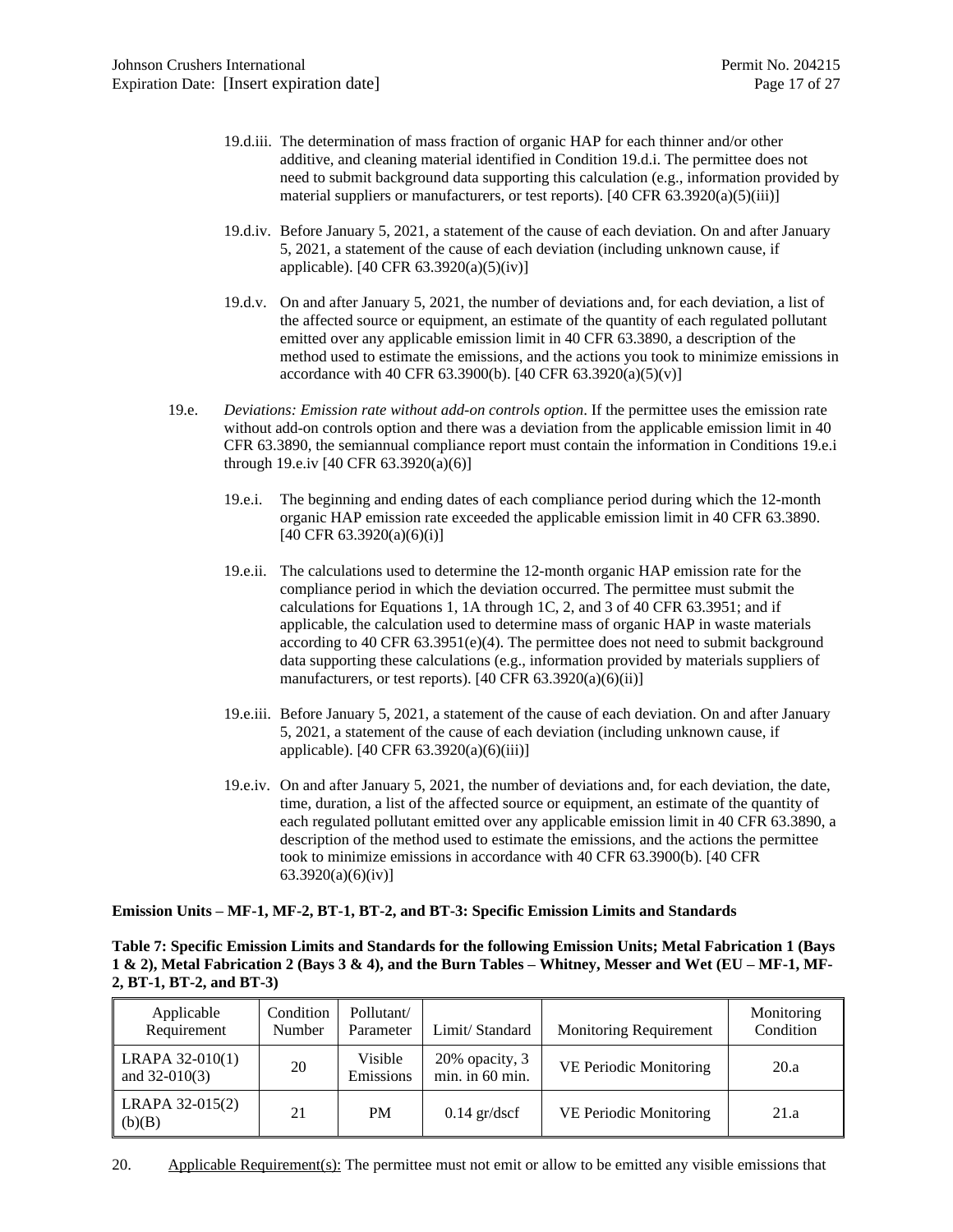equal or exceed an average of 20% opacity for a period or periods aggregating more than three (3) minutes in any one (1) hour. The emission standards in this condition do not apply to fugitive emissions from a source of part of a source. [LRAPA 32-010(1) and (3)]

- 20.a. Monitoring Requirement(s): At least monthly, the permittee must conduct a six (6) minute visible emission survey of each emission unit with devices with the potential to emit visible air contaminants to the atmosphere using EPA Method 22 for monitoring pertaining to Condition 20. The visible emission survey may be conducted simultaneously on multiple emission points when they are in the same field of view for the observer. The person conducting this survey does not have to be EPA Method 9 certified. However, the individual should be familiar with the procedures of EPA Method 9, including using the proper location to observer visible emissions. Excessive emissions observed using EPA Method 22 are considered to be any visible emission that leave the emission unit boundaries for more than 5% of the survey time. The emission unit boundary is defined as the general location of the permittee's property of the emission unit that includes the emitting device.
	- 20.a.i. If any test result exceeds the applicable standard in Condition 20, the permittee must initiate corrective action within 1-hour to bring the unit into compliance with the applicable standards. Upon completion of the corrective actions, a Modified EPA Method 9 test must be conducted as soon as practicable.
	- 20.a.ii. If the observer is unable to conduct the tests and/or surveys due to darkness or visual interference caused by other visible emission sources or due to adverse weather conditions such as fog, heavy rain, or snow, the observer shall note such conditions on the observation form and make at least three attempts to conduct the tests and/or surveys at approximately 2-hour intervals throughout the day during daylight hours. The permittee must attempt to conduct the tests daily until a valid observation period is completed.
- 20.b. Recordkeeping: The permittee must maintain records of the visible emissions surveys, corrective actions (if necessary), and/or the results of any Modified EPA Method 9 tests.
- 21. Applicable Requirement(s): The permittee must not cause or allow the emission of particulate matter, in excess of 0.14 grains per dry standard cubic foot for any sources installed, constructed or modified after June 1, 1970 but prior to April 16, 2015 for which there are no representative compliance source test results. [LRAPA 32-015(2)(b)(B)]
	- 21.a. Monitoring and Testing: The permittee must demonstrate compliance with Condition 21 by performing the visible emission compliance monitoring required by Condition 20. [LRAPA 35- 0120 and OAR 340-218-0050(3)]

#### **Insignificant Activities Emission Limits and Standards**

- 22. Applicable Requirement(s): LRAPA acknowledges that insignificant emission units (IEUs) identified by rule as either categorically insignificant activities or aggregate insignificant emission [LRAPA title 12 and OAR 340-200-0020] exist at facilities required to obtain an LRAPA Title V Operating Permit. IEUs must comply with all applicable requirements. In general, the requirements that could apply to IEUs are incorporated as follows:
	- 22.a. LRAPA 32-010(3) (20% opacity for a period or periods aggregating more than three (3) minutes in any hour for sources other than wood fired boilers.);
	- 22.b. LRAPA 32-015(2)(c) (0.10 gr/dscf for non-fugitive, non-fuel burning process equipment installed, constructed, or modified after April 16, 2015);
	- 22.c. LRAPA 32-015(2)(b)(B) (0.14 gr/dscf for non-fugitive, non-fuel burning process equipment installed, constructed, or modified before April 16, 2015 with no representative compliance source test results);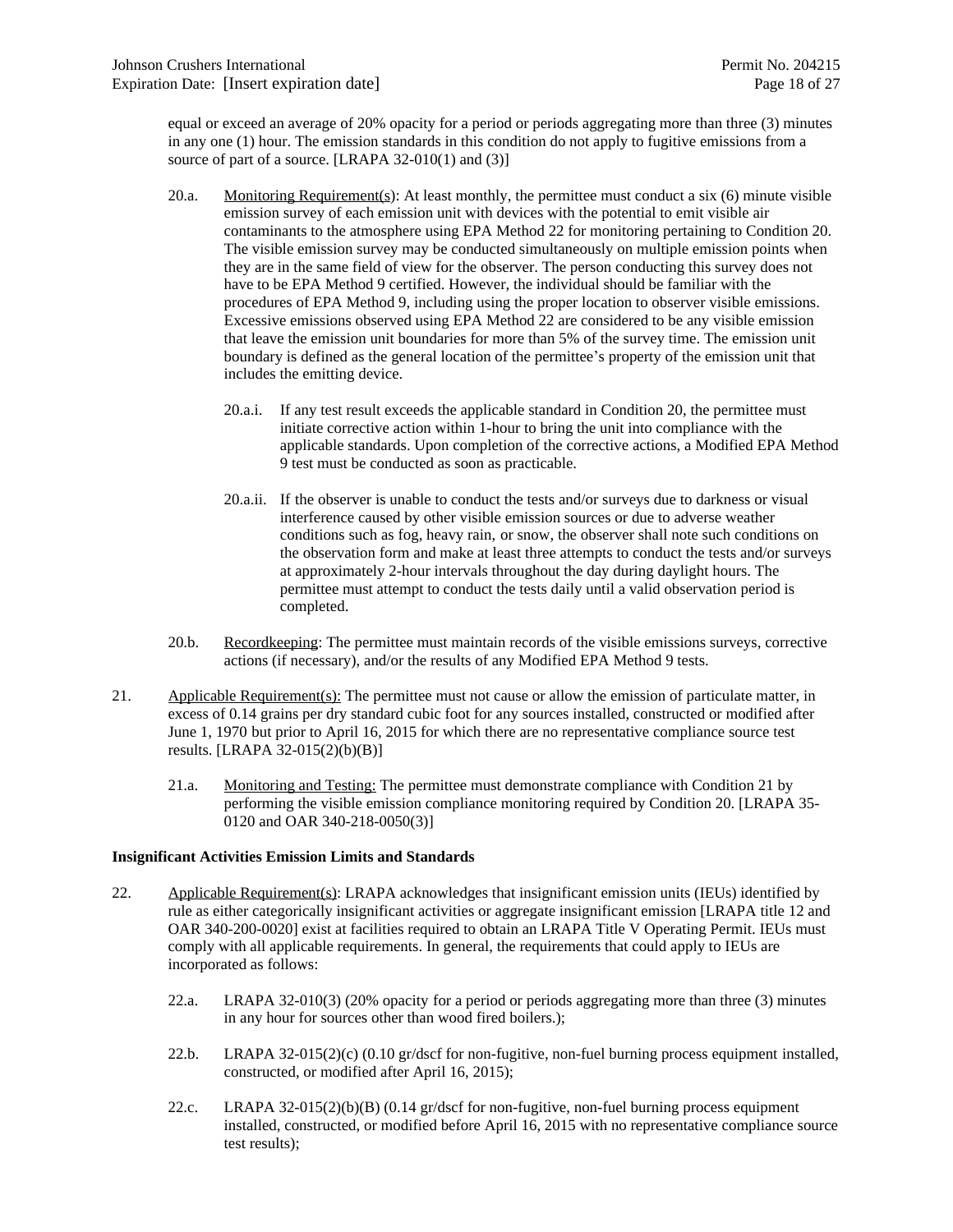- 22.d. LRAPA 32-045 (Process weight limit for non-fugitive, non-fuel burning process equipment).
- 23. Testing, Monitoring, and Recordkeeping Requirement: Unless otherwise specified in this permit or an applicable requirement, LRAPA is not requiring any testing, monitoring, recordkeeping, or reporting for the applicable emissions limits and standards that apply to IEUs. However, if testing were performed for compliance purposes, the permittee would be required to use the test methods identified in the definitions of "opacity" and "particulate matter" in LRAPA title 12 and perform the testing in accordance with the ODEQ's *Source Sampling Manual*.

#### **EMISSION-FEES**

24. Emission fees will be based on the Plant Site Emission Limits unless the permittee elects to report actual emissions for one or more permitted processes/pollutants. [OAR 340-220-0090]

#### **GENERAL MONITORING REQUIREMENTS**

- 25. The permittee must submit and follow an LRAPA-approved Inspection and Maintenance (I&M) plan and schedule. The plan must be updated upon LRAPA request, or as necessary. [LRAPA 32-007]
- 26. The permittee must not knowingly render inaccurate any required monitoring device or methods. [OAR 340-218-0050(3)(a)(E)]
- 27. Methods used to determine actual emissions for fee purposes must also be used for compliance determinations and can be no less rigorous than the requirements of OAR 340-218-0080. [OAR 340-218- 0050(3)]
- 28. Monitoring requirements must commence on the date of permit issuance unless otherwise specified in the permit or an applicable requirement. [OAR 340-218-0050(3)(a)(G)]

#### **GENERAL RECORDKEEPING REQUIREMENTS**

- 29. The permittee must maintain the following general records of testing and monitoring required by this permit: [OAR 340-218-0050(3)(b)(A)]
	- 29.a. The date, place as defined in the permit, and time of sampling or measurements;
	- 29.b. The date(s) analyses were performed;
	- 29.c. The company or entity that performed the analyses;
	- 29.d. The analytical techniques or methods used;
	- 29.e. The results of such analyses;
	- 29.f. The operating conditions as existing at the time of sampling or measurement; and
	- 29.g. The records of quality assurance for continuous monitoring systems (including but not limited to quality control activities, audits, calibration drift checks).
- 30. Unless otherwise specified by permit condition, the permittee must make every effort to maintain 100 percent of the records required by the permit. If information is not obtained or recorded for legitimate reasons (e.g., the monitor or data acquisition system malfunctions due to a power outage), the mission record(s) must not be considered a permit deviation provided the amount of data lost does not exceed 10% of the averaging periods in a reporting period or 10% of the total operating hours in a reporting period, if no averaging time is specified. Upon discovering that a required record is missing, the permittee must document the reason for the missing record. In addition, any missing record that can be recovered from other available information must not be considered a missing record. [LRAPA 35-160, OAR 340-214-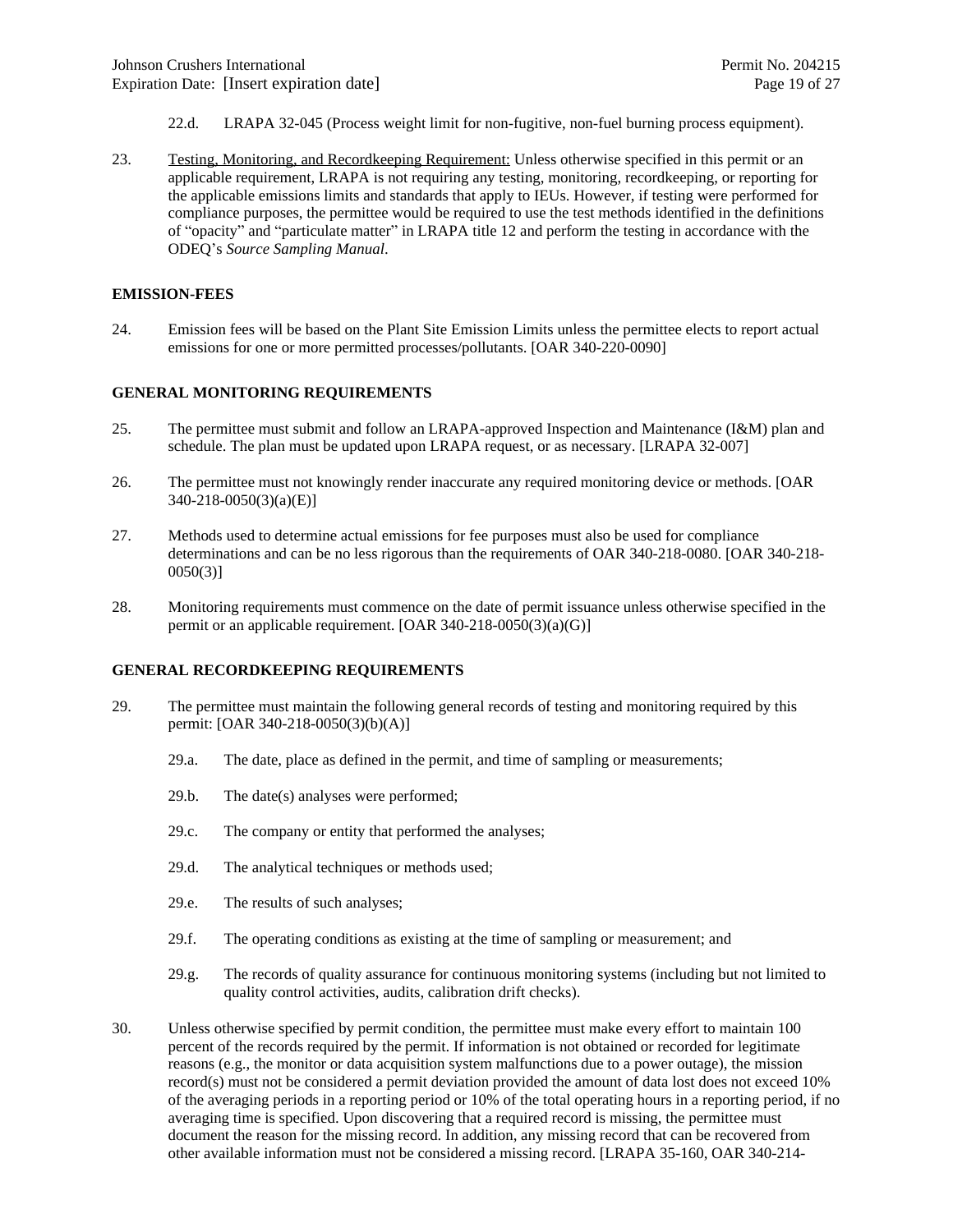0114, and 340-218-0050(3)(b)]

- 31. Recordkeeping requirements must commence on the date of permit issuance unless otherwise specified in the permit or an applicable requirement.  $[OAR 340-218-0050(3)(b)(C)]$
- 32. Unless otherwise specified, the permittee must retain records of all required monitoring data and support information for a period of as least five (5) years from the date of the monitoring sample, measurement, report, or application. Support information includes all calibration and maintenance records and all original strip-chart recordings for continuous monitoring instrumentation, and copies of all reports required by the permit. All existing records required by the previous Air Contamination Discharge Permit must also be retained for five (5) years. [OAR 340-218-0050(3)(b)(B)]

#### **REPORTING REQUIREMENTS** [OAR 340-218-0050(3)(c)]

- 33. Excess Emissions Reporting: The permittee must report all excess emissions as follows: [LRAPA 36-025]
	- 33.a. Immediately (within 1 hour of the event) notify LRAPA of an excess emission event by phone, email, or facsimile; and
	- 33.b. Within 15 days of the excess emissions event, submit a written report that contains the following information: [LRAPA 36-025(1)]
		- 33.b.i. The date and time of the beginning of the excess emissions event and the duration or best estimate of the time until return to normal operation;
		- 33.b.ii. The date and time the permittee notified LRAPA of the event;
		- 33.b.iii. The equipment involved;
		- 33.b.iv. Whether the event occurred during planned startup, planned shutdown, scheduled maintenance, or as a result of a breakdown, malfunction, or emergency;
		- 33.b.v. Steps taken to mitigate emissions and corrective action taken, including whether the approved procedures for a planned startup, shutdown, or maintenance activity were followed;
		- 33.b.vi. The magnitude and duration of each occurrence of excess emissions during the course of an event and the increase over normal rates or concentrations as determined by continuous monitoring or best estimate (supported by operating data and calculations);
		- 33.b.vii. The final resolution of the cause of the excess emissions; and
		- 33.b.viii.Where applicable, evidence supporting any claim that emissions in excess of technologybased limit were due to any emergency pursuant to LRAPA 36-040.
	- 33.c. In the event of any excess emissions which are of a nature that could endanger public health and occur during non-business hours, weekends, or holidays, the permittee must immediately notify LRAPA by calling the Oregon Emergency Response System (OERS). The current number is 1- 800-452-0311.
	- 33.d. If start-ups, shutdowns, or scheduled maintenance may result in excess emissions, the permittee must submit startup, shutdown, or scheduled maintenance procedures used to minimize excess emissions to LRAPA for prior authorization, as required LRAPA 36-010 and 36-015. New or modified procedures must be received by LRAPA in writing at least 72 hours prior to the first occurrence of the excess emission event. The permittee must abide by the approved procedures and have a copy available at all times.
	- 33.e. The permittee must notify LRAPA of planned startup/shutdown or scheduled maintenance events.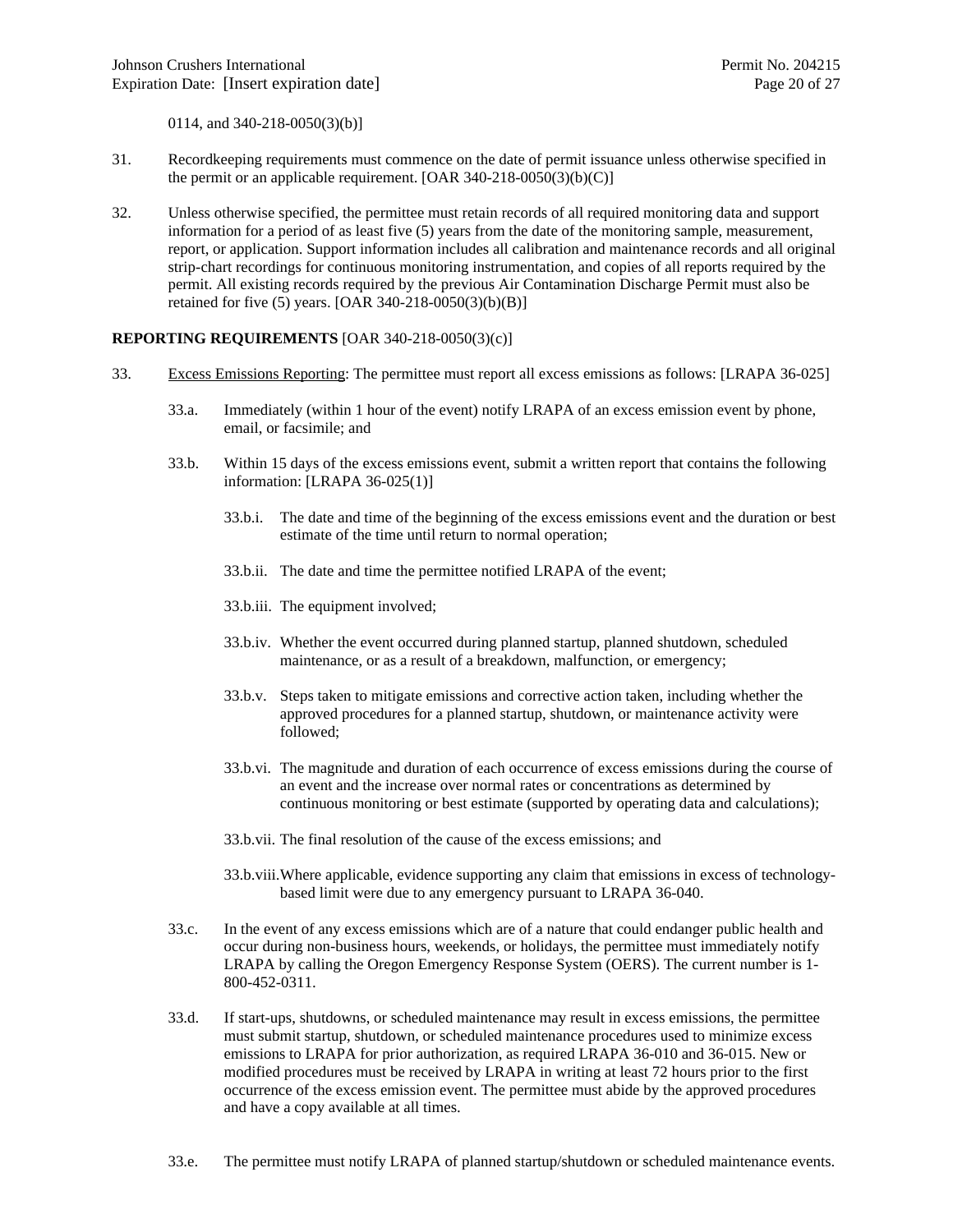- 33.f. The permittee must continue to maintain a log of all excess emissions in accordance with LRAPA 36-025(3). However, the permittee is not required to submit the detailed log with the semi-annual and annual monitoring reports. The permittee is only required to submit a brief summary listing the date, time, and the affected emissions units for each excess emission that occurred during the reporting period. [OAR 340-218-0050(3)(c)]
- 34. Permit Deviation Reporting: The permittee must promptly report deviations from permit requirements that do not cause excess emissions, including those attributable to upset conditions, as defined in the permit, the probable cause of such deviations, and any corrective actions or preventive measures taken. "Prompt" is defined in OAR  $340-218-0050(3)(c)(B)$  as 15 days. Deviations that cause excess emissions, as specified in LRAPA title 36 must be reported in accordance with Condition 33. [OAR 340-218-0050(3)(c)(B)]
- 35. All required reports must be certified by a responsible official consistent with OAR 340-218-0040(5). [OAR 340-218-0050(3)(c)(D)]
- 36. **Greenhouse Gas Registration and Reporting:** If the calendar year emission rate of greenhouse gases (CO2e) is greater than or equal to 2,756 tons (2,500 metric tons including both biogenic and anthropogenic), the permittee must register and report its greenhouse gas emissions with LRAPA in accordance with OAR 340-215. The greenhouse gas report must be certified by the responsible official consistent with OAR 340-218-0040(5). [OAR 340-215-0040(1)]
- 37. Reporting requirements must commence on the date of permit issuance unless otherwise specified in the permit [OAR 340-218-0050(3)(c)(E)]

Addresses of regulatory agencies are the following, unless otherwise instructed:

Lane Regional Air Protection Agency 1010 Main Street Springfield, OR 97477 (541) 736-1056

Air Operating Permits Enforcement and Compliance Assurance Division Region 10 (20-C04) U.S. Environmental Protection Agency 1200 Sixth Avenue, Suite 155 Seattle, WA 98101

#### **SEMI-ANNUAL AND ANNUAL REPORTS**

- 38. The permittee must submit three (3) copies of the semi-annual monitoring report, using LRAPA-approved forms, covering the period January 1 to June 30 *by July 30*, and covering the period July 1 to December 31 *by February 15*, unless otherwise approved in writing by LRAPA. Two (2) copies of the report must be submitted to LRAPA and one (1) copy to EPA Region 10: [OAR 340-218-0050(3)(c)(A) and 340-218-0080(6)(d)]
	- 38.a. The semi-annual report is due on July 30 and must include the semi-annual compliance certification, OAR 340-218-0080 and information required by Condition 11.
	- 38.b. The annual report must be due on February 15 and must consist of the following:
		- 38.b.i. The emission fee report; [OAR 340-220-0100]
		- 38.b.ii. The excess emissions upset log; [LRAPA 36-025]
		- 38.b.iii. The second semi-annual compliance certification; and [OAR 340-218-0080]
		- 38.b.iv. The second semi-annual report must also include the NESHAP information required by Condition 14.
		- 38.b.v. Document any new VOC/HAP containing raw materials used by the facility and provide updated or new SDS or Certified Product Data Sheet as necessary.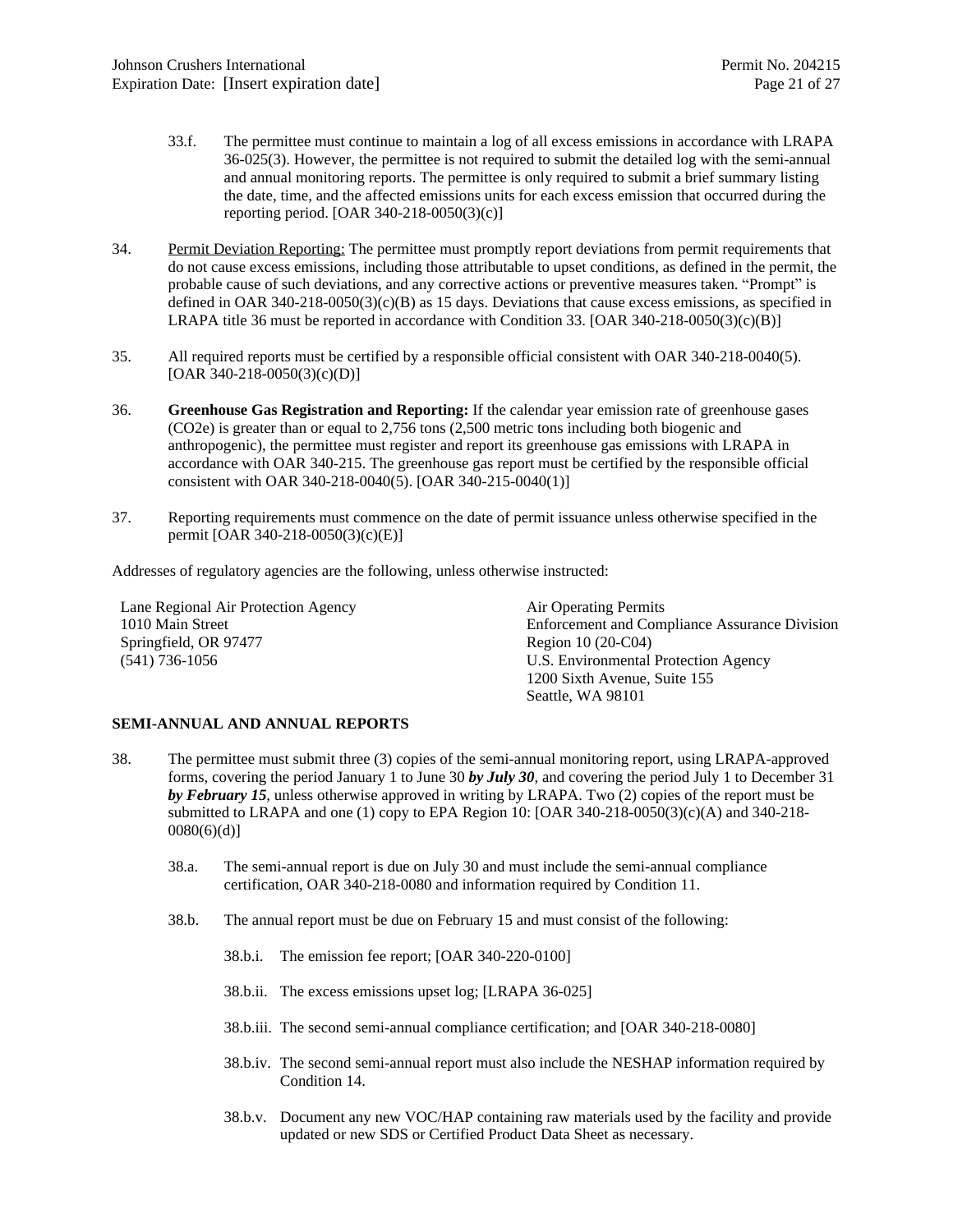- 39. The semi-annual compliance certification must include the following (provided that the identification of applicable information may cross-reference the permit or previous reports, as applicable): [OAR 340-218-  $0080(6)(c)$ ]
	- 39.a. The identification of each term or condition of the permit that is the basis of the certification;
	- 39.b. The identification of the method(s) or other means used by the permittee for determining the compliance status with each term and condition during the certification period, and whether such methods or other means provide continuous or intermittent data. Such methods and other means must include, at a minimum, the methods and means required under OAR 340-218-0050(3). Note: If necessary, the permittee also must identify any other material information that must be included in the certification to comply with Section  $113(c)(2)$  of the FCAA, which prohibits knowingly making a false certification or omitting material information;
	- 39.c. The status of compliance with terms and conditions of the permit for the period covered by the certification, including whether compliance during the period was continuous or intermittent. The certification must be based on the method or means designated in Condition 38.b. The certification must identify each deviation and take it into account in the compliance certification. The certification must also identify as possible exceptions to compliance any periods during which compliance is required and in which an excursion or exceedance, as defined under LRAPA Title 12, occurred; and
	- 39.d. Such other facts as LRAPA may require to determine the compliance status of the source.
- 40. Notwithstanding any other provision contained in any applicable requirement, the permittee may use monitoring as required under OAR 340-218-0050(3) and incorporated into the permit, in addition to any specified compliance methods, for the purpose of submitting compliance certifications. [OAR 340-218-  $0080(6)(e)$ ]

#### **NON-APPLICABLE REQUIREMENTS**

41. The following Federal air quality requirements are not applicable to this facility for the reasons stated. [OAR 340-218-0110]

| <b>Rule Citation</b>           | Summary                                                                                                                                                  | Reason for Not Being Applicable                                                          |  |
|--------------------------------|----------------------------------------------------------------------------------------------------------------------------------------------------------|------------------------------------------------------------------------------------------|--|
| 40 CFR Part 63, Subpart HHHHHH | National Emission Standards for<br>Hazardous Air Pollutants: Paint<br>Stripping and Miscellaneous<br>Surface Coating Operations at Area<br>Sources.      | The facility is not subject to this<br>NESHAP because the facility is a<br>major source. |  |
| 40 CFR Part 63, Subpart XXXXXX | National Emission Standards for<br>Hazardous Air Pollutants: Area<br>Source Standards for Nine<br><b>Fabrication and Finishing Source</b><br>Categories. | The facility is not subject to this<br>NESHAP because the facility is a<br>major source. |  |

cnc/cmw 04/25/2022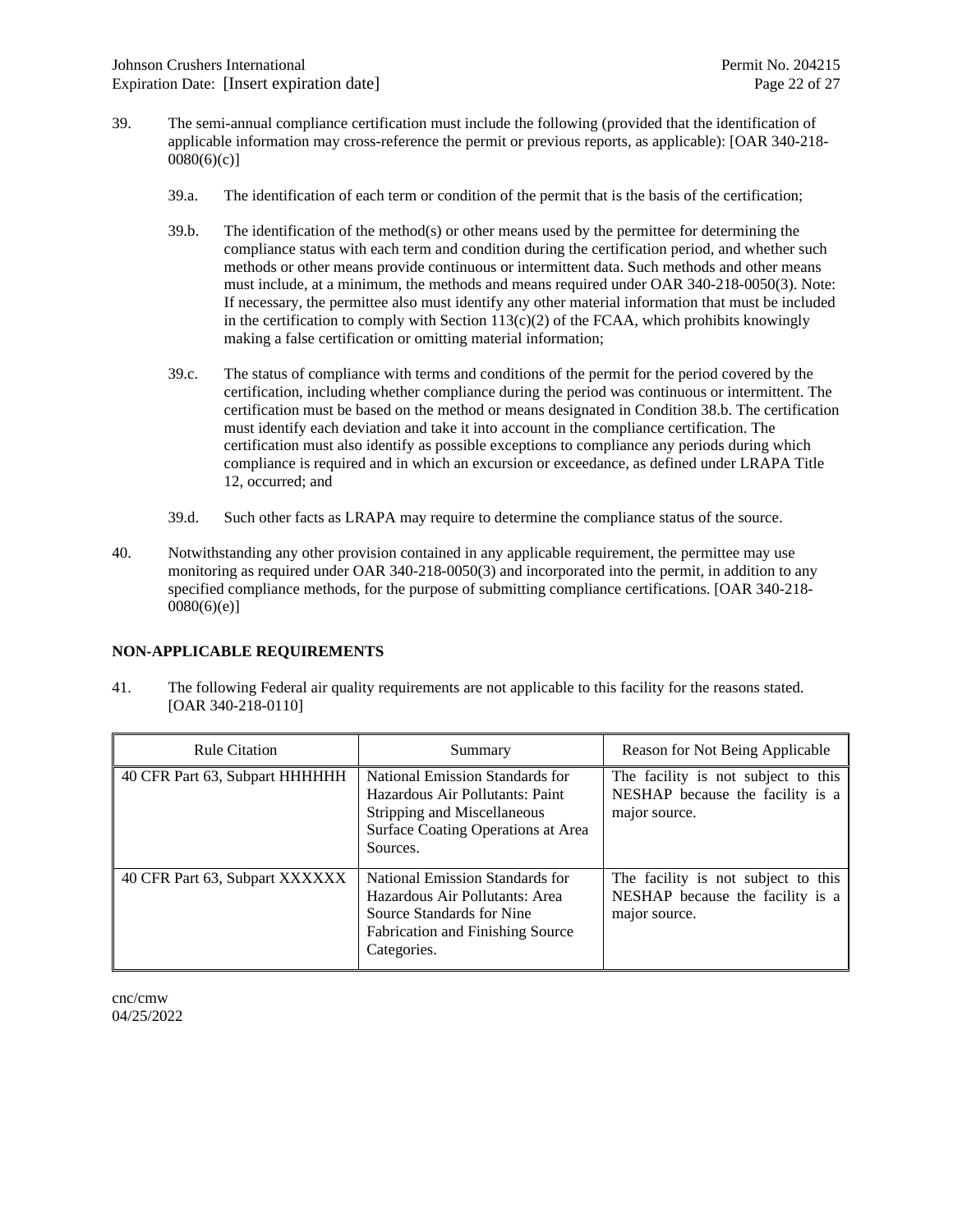#### **GENERAL CONDITIONS**

#### G1. General Provision

Terms not otherwise defined in the permit must have the meaning assigned to such terms in the referenced regulation.

#### G2. Reference Materials

Where referenced in this permit, the version of the following materials are effective as of the dates noted unless otherwise specified in the permit:

- a. Source Sampling Manual; November 15, 2018 State Implementation Plan Volume 4, Appendix A4;
- b. Continuous Monitoring Manual; April 16, 2015 State Implementation Plan Volume 3, Appendix A6; and
- c. All state and federal regulations as in effect on the date of issuance of this permit.

#### G3. Applicable Requirements [OAR 340-218-0010(3)(b)]

Oregon Title V Operating Permits do not replace requirements in Air Contaminant Discharge Permits (ACDP) issued to the source even if the ACDP(s) have expired. For a source operating under a Title V permit, requirements established in an earlier ACDP remain in effect notwithstanding expiration of the ACDP or Title V permit, unless a provision expires by its terms or unless a provision is modified or terminated following the procedures used to establish the requirement initially. Source specific requirements, including, but not limited to TACT, RACT, BACT, and LAER requirements, established in an ACDP must be incorporated into the LRAPA Title V Operating Permit and any revisions to those requirements must follow the procedures used to establish the requirement initially.

#### G4. Compliance [OAR 340-218-0040(3)(n)(C), 340-218-0050(6), and 340-218-0080(4)]

- a. The permittee must comply with all conditions of the federal operating permit. Any permit condition noncompliance constitutes a violation of the Federal Clean Air Act and/or state rules and is grounds for enforcement action; for permit termination, revocation and re-issuance, or modification; or for denial of a permit renewal application. Any noncompliance with a permit condition specifically designated as enforceable only by the state constitutes a violation of state rules only and is grounds for enforcement action; for permit termination, revocation and reissuance, or modification; or for denial of a permit renewal application.
- b. Any schedule of compliance for applicable requirements with which the source is not in compliance at the time of permit issuance must be supplemental to, and must not sanction noncompliance with the applicable requirements on which it is based.
- c. For applicable requirements that will become effective during the permit term, the source must meet such requirements on a timely basis unless a more detailed schedule is expressly required by the applicable requirement.

#### G5. Masking Emissions:

The permittee must not install or use any device or other means designed to mask the emission of an air contaminant that causes or is likely to cause detriment to health, safety, or welfare of any person or otherwise violate any other regulation or requirement. [LRAPA 32-050(2)] This condition is enforceable only by LRAPA.

G6. Credible Evidence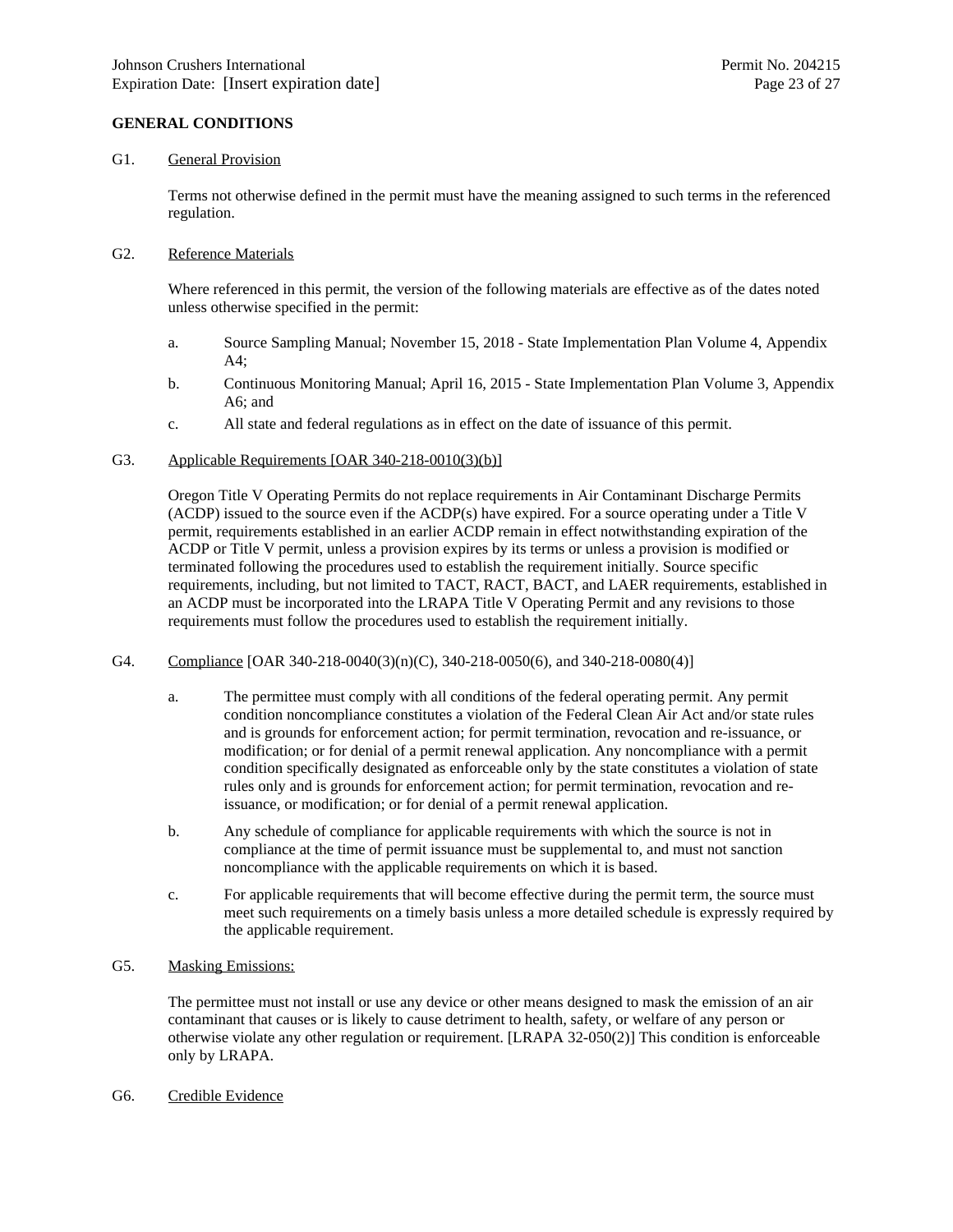Notwithstanding any other provisions contained in any applicable requirement, any credible evidence may be used for the purpose of establishing whether a person has violated or is in violation of any such applicable requirements. [LRAPA 34-017]

G7. Certification [OAR 340-214-0110, 340-218-0040(5), 340-218-0050(3)(c)(D), and 340-218-0080(2)]

Any document submitted to LRAPA or EPA pursuant to this permit must contain certification by a responsible official of truth, accuracy and completeness. All certifications must state that based on information and belief formed after reasonable inquiry, the statements and information in the document are true, accurate, and, complete. The permittee must promptly, upon discovery, report to LRAPA a material error or omission in these records, reports, plans, or other documents.

G8. Outdoor Burning [LRAPA Title 47]

The permittee is prohibited from conducting outdoor burning, except as may be allowed by LRAPA 47-001 through 47-030.

G9. Asbestos [40 CFR Part 61, Subpart M (federally enforceable), OAR 340-248-0240, and LRAPA 43-015 (LRAPA-only enforceable)]

The permittee must comply with OAR 340-248-0240, LRAPA 43-015, and 40 CFR Part 61, Subpart M when conducting any renovation or demolition activities at the facility.

G10. Stratospheric Ozone and Climate Protection [40 CFR 82 Subpart F, OAR 340-260-0040]

The permittee must comply with the standards for recycling and emissions reduction pursuant to 40 CFR Part 82, Subpart F, Recycling and Emissions Reduction.

- G11. Permit Shield [OAR 340-218-0110]
	- a. Compliance with the conditions of the permit must be deemed compliance with any applicable requirements as of the date of permit issuance provided that:
		- i. such applicable requirements are included and are specifically identified in the permit, or
		- ii. LRAPA, in acting on the permit application or revision, determines in writing that other requirements specifically identified are not applicable to the source, and the permit includes the determination or a concise summary thereof.
	- b. Nothing in this rule or in any federal operating permit must alter or affect the following:
		- i. the provisions of ORS 468.115 (enforcement in cases of emergency) and ORS 468.035 (function of department);
		- ii. the liability of an owner or operator of a source for any violation of applicable requirements prior to or at the time of permit issuance;
		- iii. the applicable requirements of the national acid rain program, consistent with Section 408(a) of the FCAA; or
		- iv. the ability of LRAPA to obtain information from a source pursuant to ORS 468.095 (investigatory authority, entry on premises, status of records).
	- c. Sources are not shielded from applicable requirements that are enacted during the permit term, unless such applicable requirements are incorporated into the permit by administrative amendment, as provided in OAR 340-218-0150(1)(h), significant permit modification, or reopening for cause by LRAPA.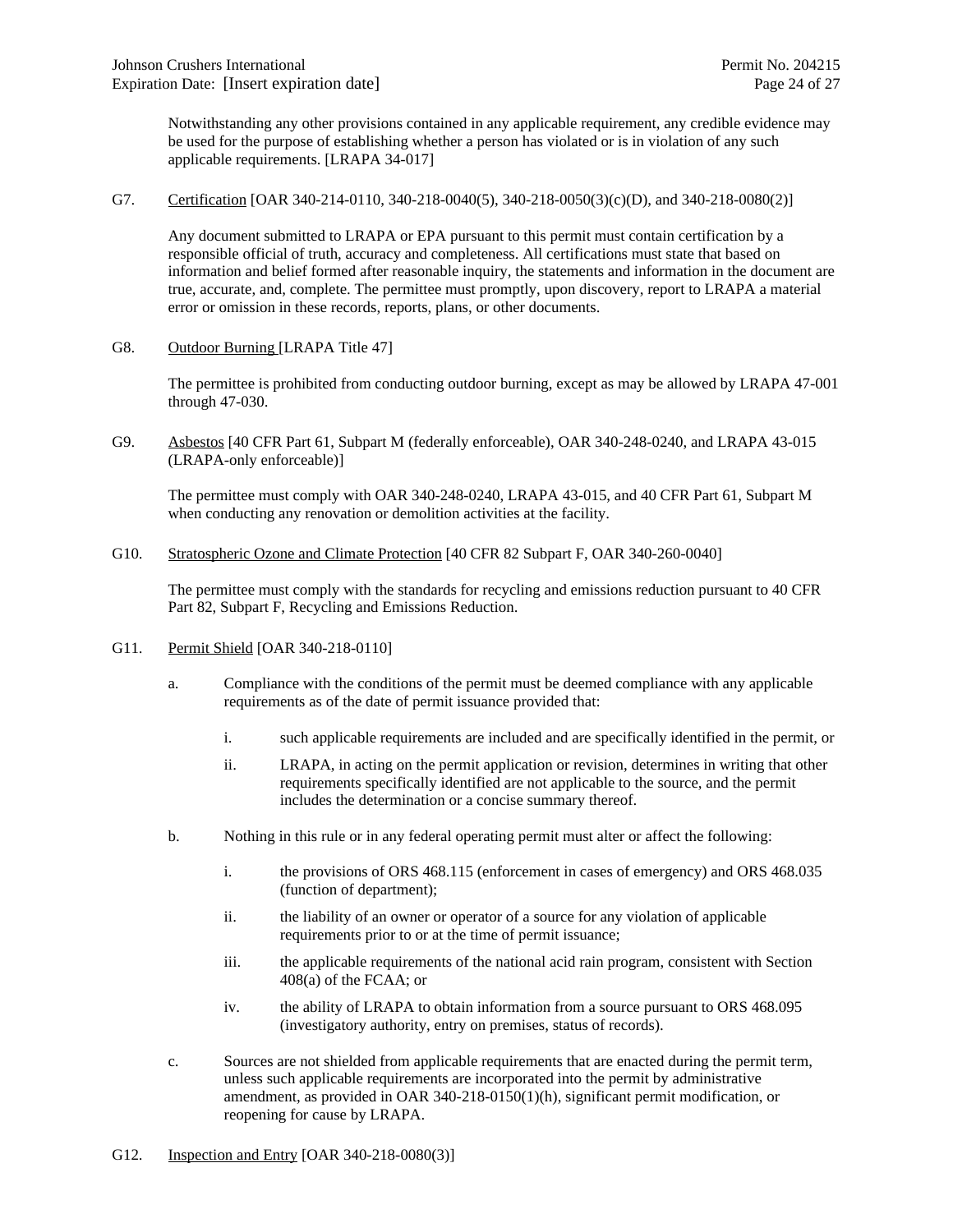Upon presentation of credentials and other documents as may be required by law, the permittee must allow Lane Regional Air Protection Agency, or an authorized representative (including an authorized contractor acting as a representative of the EPA Administrator), to perform the following:

- a. Enter upon the permittee's premises where a Title V operating permit program source is located or emissions-related activity is conducted, or where records must be kept under the conditions of the permit;
- b. Have access to and copy, at reasonable times, any records that must be kept under conditions of the permit;
- c. Inspect, at reasonable times, any facilities, equipment (including monitoring and air pollution control equipment), practices, or operations regulated or required under the permit; and
- d. As authorized by the FCAA or LRAPA rules, sample or monitor, at reasonable times, substances or parameters, for the purposes of assuring compliance with the permit or applicable requirements.
- G13. Fee Payment [OAR 340-220-0010, and 340-220-0030 through 340-220-0190]

The permittee must pay an annual base fee and an annual emission fee for all regulated air pollutants except for carbon monoxide, any class I or class II substance subject to a standard promulgated under or established by Title VI of the Federal Clean Air Act, or any pollutant that is a regulated air pollutant solely because it is subject to a standard or regulation under Section 112(r) of the Federal Clean Air Act. The permittee must submit payment to Lane Regional Air Protection Agency, 1010 Main Street, Springfield, Oregon, 97477, within 30 days of the date LRAPA mails the fee invoice or August 1 of the year following the calendar year for which emission fees are paid, whichever is later. Disputes must be submitted in writing to LRAPA. Payment must be made regardless of the dispute. User-based fees must be charged for specific activities (e.g., computer modeling review, ambient monitoring review, etc.) requested by the permittee.

- G14. Off-Permit Changes to the Source [OAR 340-218-0140(2)]
	- a. The permittee must monitor for, and record, any off-permit change to the source that:
		- i. Is not addressed or prohibited by the permit;
		- ii. Is not a Title I modification;
		- iii. Is not subject to any requirements under Title IV of the FCAA;
		- iv. Meets all applicable requirements;
		- v. Does not violate any existing permit term or condition; and
		- vi. May result in emissions of regulated air pollutants subject to an applicable requirement but not otherwise regulated under this permit or may result in insignificant changes as defined in LRAPA Title 12.
	- b. A contemporaneous notification, if required under OAR 340-218-0140(2)(b), must be submitted to LRAPA and the EPA.
	- c. The permittee must keep a record describing off-permit changes made at the facility that result in emissions of a regulated air pollutant subject to an applicable requirement, but not otherwise regulated under the permit, and the emissions resulting from those off-permit changes.
	- d. The permit shield of Condition G11 must not extend to off-permit changes.
- G15. Section 502(b)(10) Changes to the Source [OAR 340-218-0140(3)]
	- a. The permittee must monitor for, and record, any Section 502(b)(10) change to the source, which is defined as a change that would contravene an express permit term but would not:
		- i. Violate an applicable requirement;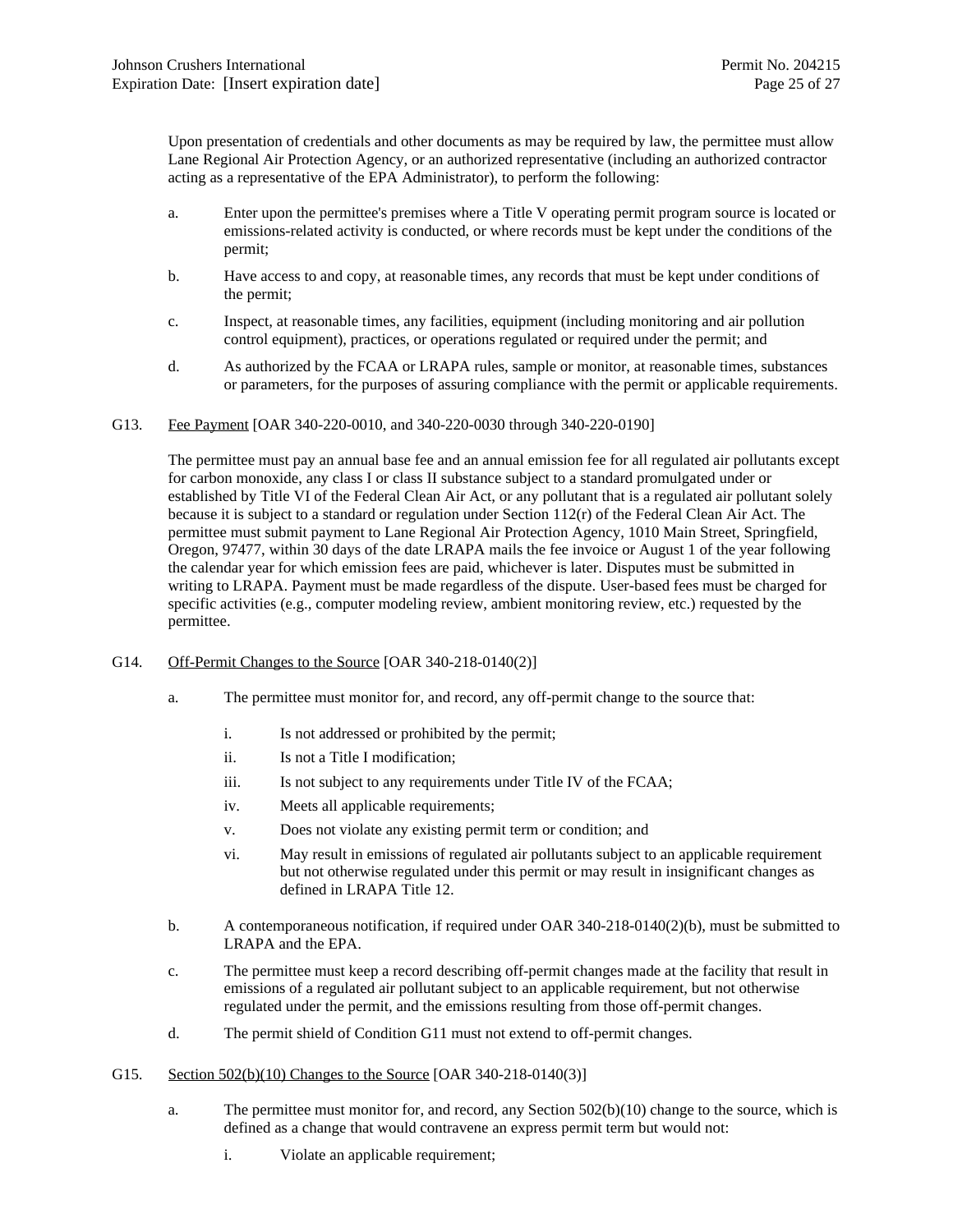- ii. Contravene a federally enforceable permit term or condition that is a monitoring, recordkeeping, reporting, or compliance certification requirement; or
- iii. Be a Title I modification.
- b. A minimum 7-day advance notification must be submitted to LRAPA and the EPA in accordance with OAR 340-218-0140(3)(b).
- c. The permit shield of Condition G11 must not extend to Section 502(b)(10) changes.
- G16. Administrative Amendment [OAR 340-218-0150]

Administrative amendments to this permit must be requested and granted in accordance with OAR 340- 218-0150. The permittee must promptly submit an application for the following types of administrative amendments upon becoming aware of the need for one, but no later than 60 days of such event:

- a. Legal change of the registered name of the company with the Corporations Division of the State of Oregon, or
- b. Sale or exchange of the activity or facility.
- G17. Minor Permit Modification [OAR 340-218-0170]

The permittee must submit an application for a minor permit modification in accordance with OAR 340- 218-0170.

G18. Significant Permit Modification [OAR 340-218-0180]

The permittee must submit an application for a significant permit modification in accordance with OAR 340-218-0180.

G19. Staying Permit Conditions [OAR 340-218-0050(6)(c)]

Notwithstanding Conditions G16 and G17, the filing of a request by the permittee for a permit modification, revocation and re-issuance, or termination, or of a notification of planned changes or anticipated noncompliance does not stay any permit condition.

G20. Construction/Operation Modification [OAR 340-218-0190]

The permittee must obtain approval from LRAPA prior to construction or modification of any stationary source of air pollution control equipment in accordance with LRAPA 34-010 and 34-034 through 34-038.

G21. New Source Review Modification [LRAPA 38-0010]

The permittee must not begin construction of a major source or a major modification of any stationary source without having received an Air Contaminant Discharge Permit (ACDP) (LRAPA 34-010) from LRAPA and having satisfied the requirements of LRAPA Title 38 (New Source Review).

G22. Need to Halt or Reduce Activity Not a Defense [OAR 340-218-0050(6)(b)]

The need to halt or reduce activity will not be a defense. It will not be a defense for a permittee in an enforcement action that it would have been necessary to halt or reduce the permitted activity in order to maintain compliance with the conditions of this permit.

G23. Duty to Provide Information [OAR 340-218-0050(6)(e) and LRAPA 34-015]

The permittee must furnish to LRAPA, within a reasonable time, any information that LRAPA may request in writing to determine whether cause exists for modifying, revoking and reissuing, or terminating the permit, or to determine compliance with the permit. Upon request, the permittee must also furnish to